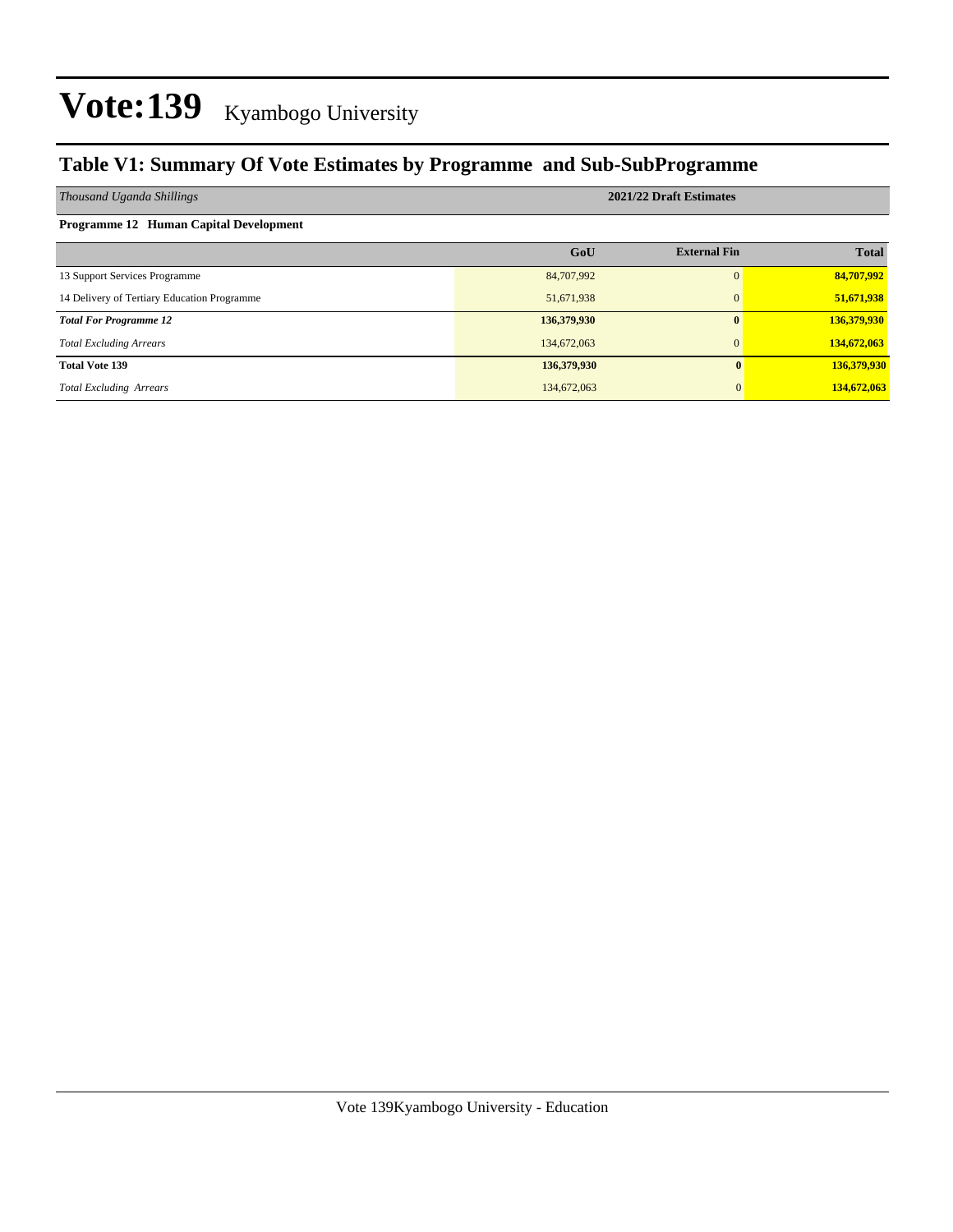### **Table V2: Summary Of Vote Estimates by Sub-SubProgramme,Department and Project**

| Thousand Uganda Shillings                                                 |                  | 2020/21 Approved Budget<br>2021/22 Draft Estimates |                  |              |                |                               |              |  |  |  |  |
|---------------------------------------------------------------------------|------------------|----------------------------------------------------|------------------|--------------|----------------|-------------------------------|--------------|--|--|--|--|
| <b>Sub-SubProgramme 13 Support Services Programme</b>                     |                  |                                                    |                  |              |                |                               |              |  |  |  |  |
| <b>Recurrent Budget Estimates</b>                                         | <b>Wage</b>      | <b>Non-Wage</b>                                    | <b>AIA</b>       | <b>Total</b> | Wage           | <b>Non-Wage</b>               | <b>Total</b> |  |  |  |  |
| 02 Central Administration                                                 | 30,219,602       | 47,140,682                                         | $\boldsymbol{0}$ | 77,360,284   | 30,219,602     | 49,191,560                    | 79,411,162   |  |  |  |  |
| 14 Academic Registrar                                                     | $\boldsymbol{0}$ | 3,834,173                                          | $\boldsymbol{0}$ | 3,834,173    | $\overline{0}$ | 3,713,985                     | 3,713,985    |  |  |  |  |
| 15 Library                                                                | $\mathbf{0}$     | 845,000                                            | $\boldsymbol{0}$ | 845,000      | $\mathbf{0}$   | 740,000                       | 740,000      |  |  |  |  |
| <b>Total Recurrent Budget Estimates for Sub-</b><br><b>SubProgramme</b>   | 30,219,602       | 51,819,855                                         | $\bf{0}$         | 82,039,457   | 30,219,602     | 53,645,545                    | 83,865,147   |  |  |  |  |
| <b>Development Budget Estimates</b>                                       | <b>GoU Dev't</b> | <b>External Fin</b>                                | <b>AIA</b>       | <b>Total</b> |                | <b>GoU Dev't External Fin</b> | <b>Total</b> |  |  |  |  |
| 0369 Development of Kyambogo University                                   | 5,909,020        | $\mathbf{0}$                                       | $\boldsymbol{0}$ | 5,909,020    | $\mathbf{0}$   | $\mathbf{0}$                  | $\bf{0}$     |  |  |  |  |
| 1604 Retooling of Kyambogo University                                     | 844,945          | $\boldsymbol{0}$                                   | $\boldsymbol{0}$ | 844,945      | 842,845        | $\overline{0}$                | 842,845      |  |  |  |  |
| <b>Total Development Budget Estimates for Sub-</b><br><b>SubProgramme</b> | 6,753,964        | $\bf{0}$                                           | $\bf{0}$         | 6,753,964    | 842,845        | $\bf{0}$                      | 842,845      |  |  |  |  |
|                                                                           | GoU              | <b>External Fin</b>                                | <b>AIA</b>       | <b>Total</b> | GoU            | <b>External Fin</b>           | <b>Total</b> |  |  |  |  |
| <b>Total For Sub-SubProgramme 13</b>                                      | 88,793,421       | $\bf{0}$                                           | $\bf{0}$         | 88,793,421   | 84,707,992     | $\mathbf{0}$                  | 84,707,992   |  |  |  |  |
| <b>Total Excluding Arrears</b>                                            | 88,736,795       | $\boldsymbol{0}$                                   | $\mathbf{0}$     | 88,736,795   | 83,000,124     | $\overline{0}$                | 83,000,124   |  |  |  |  |
| <b>Sub-SubProgramme 14 Delivery of Tertiary Education Programme</b>       |                  |                                                    |                  |              |                |                               |              |  |  |  |  |
| <b>Recurrent Budget Estimates</b>                                         | <b>Wage</b>      | <b>Non-Wage</b>                                    | <b>AIA</b>       | <b>Total</b> | <b>Wage</b>    | <b>Non-Wage</b>               | <b>Total</b> |  |  |  |  |
| 03 Faculty of Arts & Social Sciences                                      | 7,730,775        | 3,979,746                                          | $\boldsymbol{0}$ | 11,710,521   | 7,730,775      | 3,980,000                     | 11,710,775   |  |  |  |  |
| 04 Faculty of Science                                                     | 6,212,870        | 2,390,000                                          | $\mathbf{0}$     | 8,602,870    | 6,212,870      | 2,582,674                     | 8,795,544    |  |  |  |  |
| 05 School of Management & Entrepreneurship                                | 1,921,951        | 2,700,000                                          | $\boldsymbol{0}$ | 4,621,951    | 1,921,951      | 2,700,000                     | 4,621,951    |  |  |  |  |
| 06 Faculty of Engineering                                                 | 4,065,459        | 4,500,000                                          | $\mathbf{0}$     | 8,565,459    | 4,065,459      | 4,224,994                     | 8,290,453    |  |  |  |  |
| 07 Faculty of Education                                                   | 3,264,053        | 2,275,000                                          | $\boldsymbol{0}$ | 5,539,053    | 3,264,053      | 2,280,000                     | 5,544,053    |  |  |  |  |
| 08 Faculty of Vocational Studies                                          | 3,045,849        | 1,396,400                                          | $\mathbf{0}$     | 4,442,249    | 3,045,849      | 1,599,955                     | 4,645,804    |  |  |  |  |
| 09 Faculty of Special Needs and Rehabilitation                            | 2,203,876        | 996,500                                            | $\boldsymbol{0}$ | 3,200,376    | 2,203,876      | 995,768                       | 3,199,644    |  |  |  |  |
| 10 Graduate School                                                        | $\mathbf{0}$     | 838,442                                            | $\mathbf{0}$     | 838,442      | $\mathbf{0}$   | 901,072                       | 901,072      |  |  |  |  |
| 11 Affiliations & Extensions                                              | $\mathbf{0}$     | 2,482,520                                          | $\mathbf{0}$     | 2,482,520    | $\overline{0}$ | 2,182,520                     | 2,182,520    |  |  |  |  |
| 12 ODEL (Distance e-learning)                                             | $\mathbf{0}$     | 120,000                                            | $\mathbf{0}$     | 120,000      | $\mathbf{0}$   | 120,000                       | 120,000      |  |  |  |  |
| 13 DEPE (Distance Education, Primary External)                            | $\mathbf{0}$     | 1,691,828                                          | $\boldsymbol{0}$ | 1,691,828    | $\overline{0}$ | 1,660,124                     | 1,660,124    |  |  |  |  |
| <b>Total Recurrent Budget Estimates for Sub-</b><br><b>SubProgramme</b>   | 28,444,831       | 23,370,437                                         | $\bf{0}$         | 51,815,268   | 28,444,831     | 23,227,107                    | 51,671,938   |  |  |  |  |
|                                                                           |                  | <b>GoU</b> External Fin                            | <b>AIA</b>       | <b>Total</b> | GoU            | <b>External Fin</b>           | <b>Total</b> |  |  |  |  |
| <b>Total For Sub-SubProgramme 14</b>                                      | 51,815,268       | $\bf{0}$                                           | $\bf{0}$         | 51,815,268   | 51,671,938     | $\bf{0}$                      | 51,671,938   |  |  |  |  |
| <b>Total Excluding Arrears</b>                                            | 51,815,268       | $\boldsymbol{0}$                                   | $\mathbf{0}$     | 51,815,268   | 51,671,938     | $\mathbf{0}$                  | 51,671,938   |  |  |  |  |
| <b>Total Vote 139</b>                                                     | 140,608,689      | $\bf{0}$                                           | $\bf{0}$         | 140,608,689  | 136,379,930    | $\bf{0}$                      | 136,379,930  |  |  |  |  |
| <b>Total Excluding Arrears</b>                                            | 140,552,063      | $\mathbf{0}$                                       | $\overline{0}$   | 140,552,063  | 134,672,063    | $\overline{0}$                | 134,672,063  |  |  |  |  |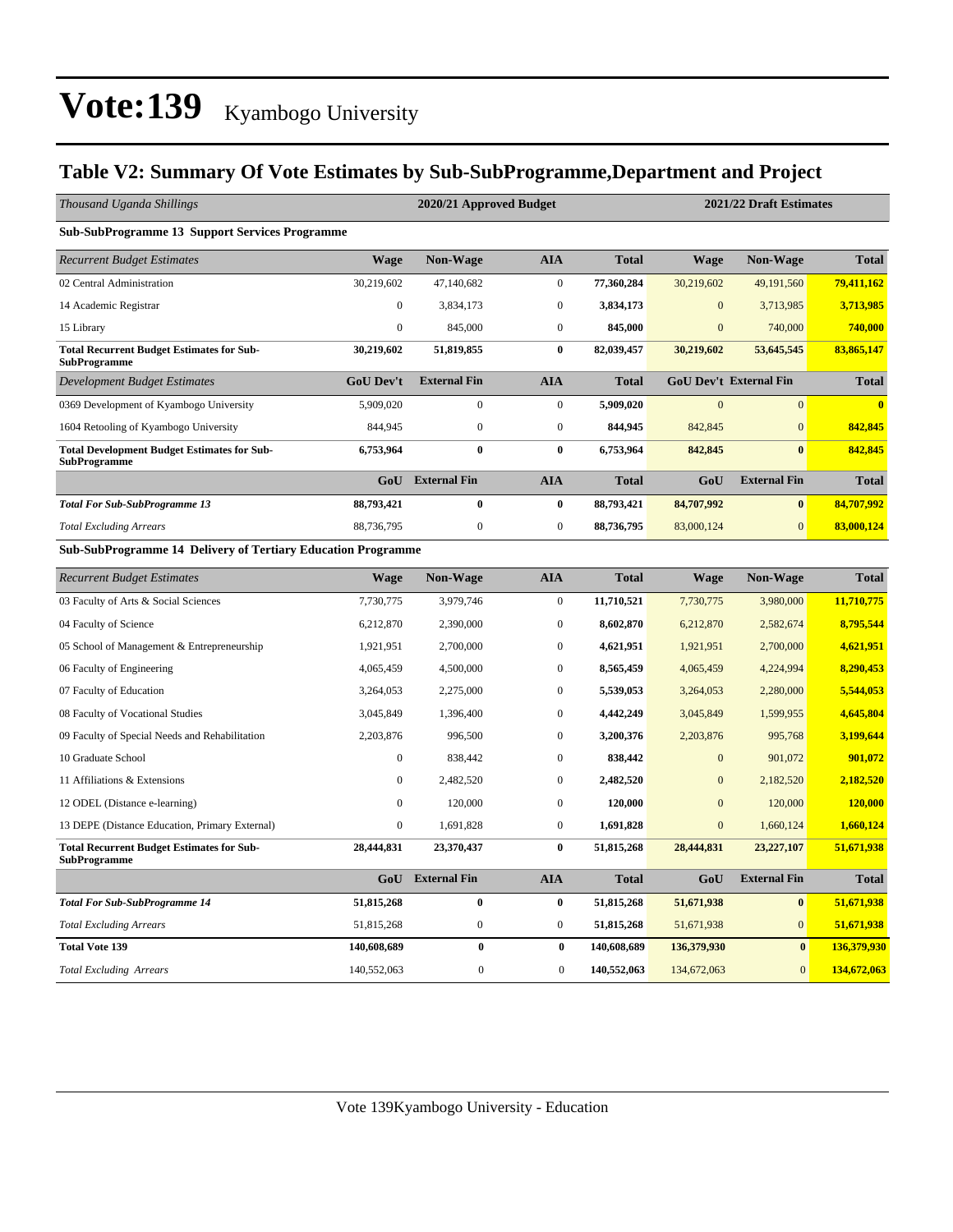### **Table V3: Summary Vote Estimates by Item**

| Thousand Uganda Shillings                                   |              | 2020/21 Approved Budget |                  |              | 2021/22 Draft Estimates |                     |              |  |
|-------------------------------------------------------------|--------------|-------------------------|------------------|--------------|-------------------------|---------------------|--------------|--|
|                                                             | GoU          | <b>External Fin</b>     | AIA              | <b>Total</b> | GoU                     | <b>External Fin</b> | <b>Total</b> |  |
| <b>Employees, Goods and Services (Outputs Provided)</b>     | 133,829,217  | $\bf{0}$                | $\bf{0}$         | 133,829,217  | 133,829,217             | $\bf{0}$            | 133,829,217  |  |
| 211101 General Staff Salaries                               | 58,664,433   | $\bf{0}$                | 0                | 58,664,433   | 58,664,433              | $\bf{0}$            | 58,664,433   |  |
| 211103 Allowances (Inc. Casuals, Temporary)                 | 23, 247, 321 | $\bf{0}$                | $\boldsymbol{0}$ | 23, 247, 321 | 23,826,602              | $\bf{0}$            | 23,826,602   |  |
| 212101 Social Security Contributions                        | 6,386,884    | $\bf{0}$                | 0                | 6,386,884    | 6,994,576               | $\bf{0}$            | 6,994,576    |  |
| 212201 Social Security Contributions                        | 152,074      | $\bf{0}$                | 0                | 152,074      | $\bf{0}$                | $\bf{0}$            | $\bf{0}$     |  |
| 213001 Medical expenses (To employees)                      | 812,000      | $\bf{0}$                | 0                | 812,000      | 812,000                 | $\bf{0}$            | 812,000      |  |
| 213002 Incapacity, death benefits and funeral expenses      | 171,288      | $\bf{0}$                | 0                | 171,288      | 171,288                 | $\bf{0}$            | 171,288      |  |
| 213004 Gratuity Expenses                                    | 2,091,466    | $\bf{0}$                | $\bf{0}$         | 2,091,466    | 3,000,000               | $\bf{0}$            | 3,000,000    |  |
| 221001 Advertising and Public Relations                     | 460,800      | $\bf{0}$                | 0                | 460,800      | 412,000                 | $\bf{0}$            | 412,000      |  |
| 221002 Workshops and Seminars                               | 1,046,065    | $\bf{0}$                | 0                | 1,046,065    | 813,518                 | $\bf{0}$            | 813,518      |  |
| 221003 Staff Training                                       | 740,312      | $\bf{0}$                | 0                | 740,312      | 697,000                 | $\bf{0}$            | 697,000      |  |
| 221004 Recruitment Expenses                                 | 22,500       | $\bf{0}$                | 0                | 22,500       | 30,000                  | $\bf{0}$            | 30,000       |  |
| 221005 Hire of Venue (chairs, projector, etc)               | 194,176      | $\bf{0}$                | 0                | 194,176      | 182,976                 | $\bf{0}$            | 182,976      |  |
| 221006 Commissions and related charges                      | 1,699,338    | $\bf{0}$                | 0                | 1,699,338    | 1,657,006               | $\bf{0}$            | 1,657,006    |  |
| 221007 Books, Periodicals & Newspapers                      | 714,594      | $\bf{0}$                | $\bf{0}$         | 714,594      | 571,600                 | $\bf{0}$            | 571,600      |  |
| 221008 Computer supplies and Information Technology<br>(TT) | 660,475      | $\bf{0}$                | 0                | 660,475      | 624,348                 | $\bf{0}$            | 624,348      |  |
| 221009 Welfare and Entertainment                            | 558,782      | $\bf{0}$                | $\bf{0}$         | 558,782      | 531,646                 | $\bf{0}$            | 531,646      |  |
| 221010 Special Meals and Drinks                             | 30,340       | $\bf{0}$                | $\bf{0}$         | 30,340       | 30,340                  | $\bf{0}$            | 30,340       |  |
| 221011 Printing, Stationery, Photocopying and Binding       | 4,692,448    | $\bf{0}$                | 0                | 4,692,448    | 4,791,770               | $\bf{0}$            | 4,791,770    |  |
| 221012 Small Office Equipment                               | 184,621      | $\bf{0}$                | 0                | 184,621      | 262,335                 | $\bf{0}$            | 262,335      |  |
| 221014 Bank Charges and other Bank related costs            | 2,000        | $\bf{0}$                | 0                | 2,000        | $\bf{0}$                | $\bf{0}$            | $\bf{0}$     |  |
| 221017 Subscriptions                                        | 249,647      | $\bf{0}$                | 0                | 249,647      | 174,347                 | $\bf{0}$            | 174,347      |  |
| 222001 Telecommunications                                   | 739,993      | $\bf{0}$                | 0                | 739,993      | 779,392                 | $\bf{0}$            | 779,392      |  |
| 222002 Postage and Courier                                  | 2,400        | $\bf{0}$                | 0                | 2,400        | 4,000                   | $\bf{0}$            | 4,000        |  |
| 223001 Property Expenses                                    | 4,000        | $\bf{0}$                | 0                | 4,000        | 100,000                 | $\bf{0}$            | 100,000      |  |
| 223004 Guard and Security services                          | 695,000      | $\bf{0}$                | 0                | 695,000      | 655,000                 | $\bf{0}$            | 655,000      |  |
| 223005 Electricity                                          | 1,398,000    | $\bf{0}$                | 0                | 1,398,000    | 1,160,000               | $\bf{0}$            | 1,160,000    |  |
| 223006 Water                                                | 2,640,000    | $\bf{0}$                | 0                | 2,640,000    | 2,640,000               | $\bf{0}$            | 2,640,000    |  |
| 224001 Medical Supplies                                     | 478,512      | $\bf{0}$                | 0                | 478,512      | 441,150                 | $\bf{0}$            | 441,150      |  |
| 224004 Cleaning and Sanitation                              | 1,048,750    | 0                       | 0                | 1,048,750    | 1,080,870               | $\bf{0}$            | 1,080,870    |  |
| 224005 Uniforms, Beddings and Protective Gear               | 329,500      | $\bf{0}$                | $\boldsymbol{0}$ | 329,500      | 348,918                 | $\bf{0}$            | 348,918      |  |
| 224006 Agricultural Supplies                                | 1,715,183    | $\bf{0}$                | 0                | 1,715,183    | $\bf{0}$                | $\bf{0}$            | $\bf{0}$     |  |
| 225001 Consultancy Services- Short term                     | 3,243,054    | $\bf{0}$                | $\boldsymbol{0}$ | 3,243,054    | 511,660                 | $\boldsymbol{0}$    | 511,660      |  |
| 226001 Insurances                                           | 198,000      | $\bf{0}$                | $\bf{0}$         | 198,000      | 114,000                 | $\bf{0}$            | 114,000      |  |
| 227001 Travel inland                                        | 499,584      | $\bf{0}$                | 0                | 499,584      | 593,452                 | $\bf{0}$            | 593,452      |  |
| 227002 Travel abroad                                        | 1,343,770    | $\bf{0}$                | 0                | 1,343,770    | 749,145                 | $\bf{0}$            | 749,145      |  |
| 227003 Carriage, Haulage, Freight and transport hire        | 10,000       | $\bf{0}$                | 0                | 10,000       | 16,000                  | $\bf{0}$            | 16,000       |  |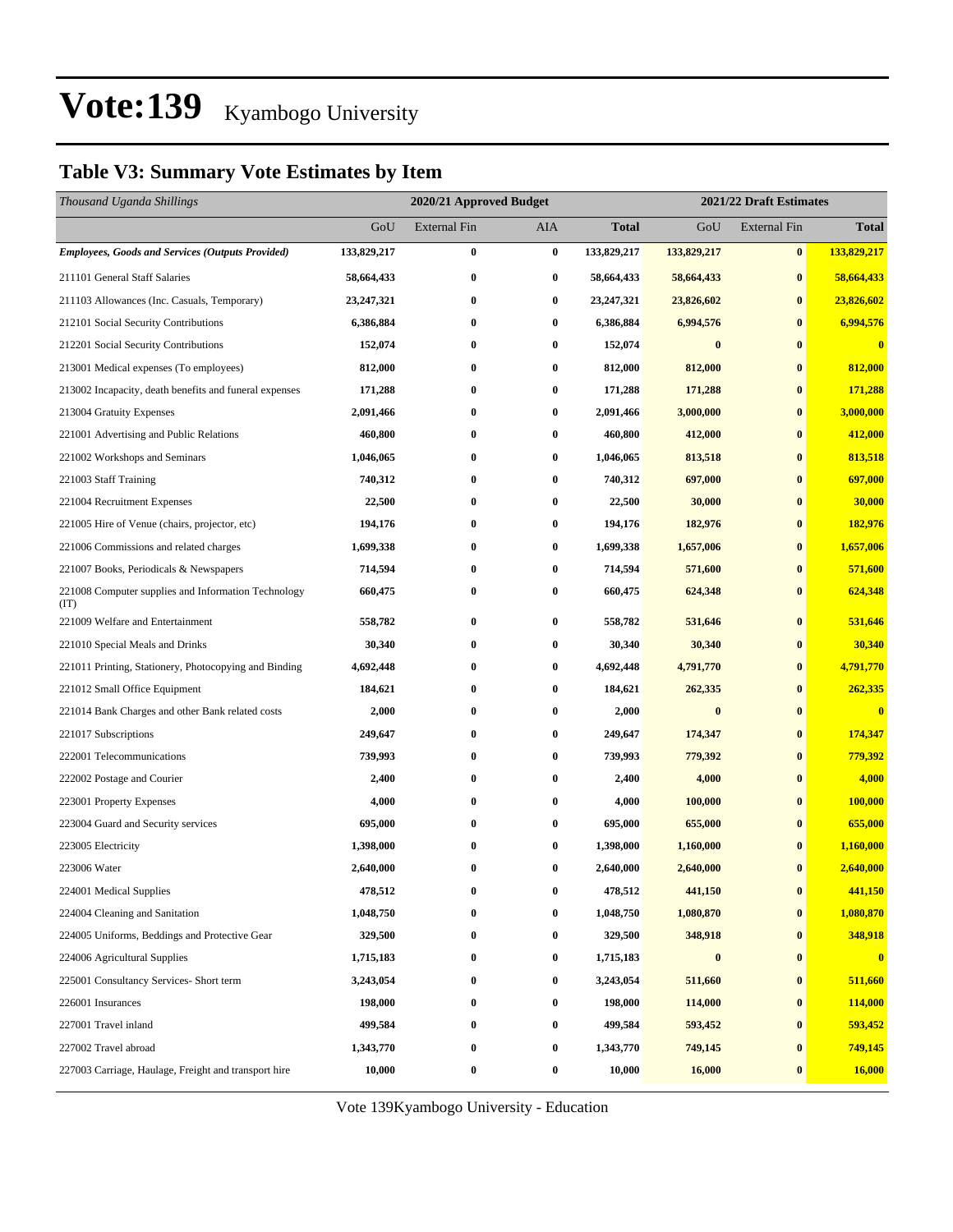| $\bf{0}$<br>$\bf{0}$<br>$\bf{0}$ | 844,100<br>823,000<br>300,000 |
|----------------------------------|-------------------------------|
|                                  |                               |
|                                  |                               |
|                                  |                               |
|                                  | 652,154                       |
| $\mathbf{0}$                     | 130,105                       |
| $\bf{0}$                         | 17,638,486                    |
| $\bf{0}$                         | 842,845                       |
| $\mathbf{0}$                     | $\bf{0}$                      |
| $\bf{0}$                         | $\bf{0}$                      |
| $\bf{0}$                         | 228,453                       |
| $\bf{0}$                         | 248,997                       |
| $\bf{0}$                         | 365,395                       |
| $\bf{0}$                         | 1,707,868                     |
| $\bf{0}$                         | 1,265,072                     |
| $\bf{0}$                         | 442,795                       |
| $\bf{0}$                         | 136,379,930                   |
| $\overline{0}$                   | 134,672,063                   |
|                                  | $\bf{0}$                      |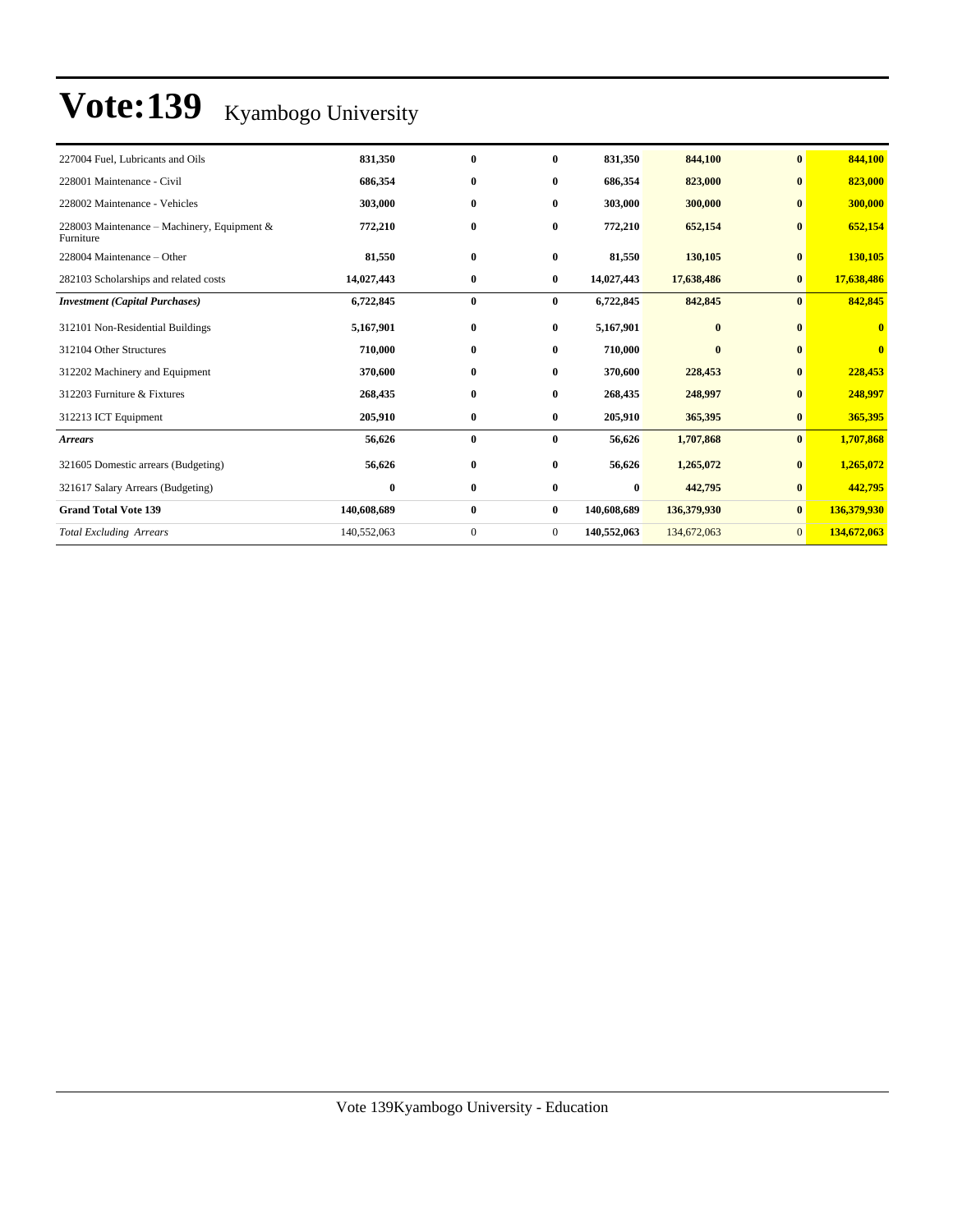### **Table V4: Detailed Estimates by Sub-SubProgramme, Department,Project and Output and Item**

### *Sub-SubProgrammme 13 Support Services Programme*

*Recurrent Budget Estimates*

#### **Department 02 Central Administration**

| <b>Outputs Provided</b><br>Wage<br>Non Wage<br>AIA<br><b>Total</b><br>Non Wage<br><b>Total</b><br>Wage<br><b>Budget Output 071301 Administrative Services</b><br>$\overline{0}$<br>$\overline{0}$<br>211101 General Staff Salaries<br>30,219,602<br>$\boldsymbol{0}$<br>30,219,602<br>30,219,602<br>30,219,602<br>11,085,132<br>11,539,610<br>$\boldsymbol{0}$<br>$\mathbf{0}$<br>11,085,132<br>$\mathbf{0}$<br>11,539,610<br>211103 Allowances (Inc. Casuals, Temporary)<br>$\boldsymbol{0}$<br>5,491,990<br>$\mathbf{0}$<br>5,891,661<br>$\mathbf{0}$<br>5,491,990<br>5,891,661<br>212101 Social Security Contributions<br>$\boldsymbol{0}$<br>812,000<br>$\boldsymbol{0}$<br>812,000<br>213001 Medical expenses (To employees)<br>812,000<br>$\boldsymbol{0}$<br>812,000<br>$\boldsymbol{0}$<br>171,288<br>$\mathbf{0}$<br>171,288<br>$\mathbf{0}$<br>171,288<br>213002 Incapacity, death benefits and funeral expenses<br>171,288<br>$\boldsymbol{0}$<br>2,091,466<br>$\boldsymbol{0}$<br>2,091,466<br>$\boldsymbol{0}$<br>3,000,000<br>3,000,000<br>213004 Gratuity Expenses<br>$\overline{0}$<br>$\boldsymbol{0}$<br>$\mathbf{0}$<br>297,300<br>297,300<br>234,000<br>234,000<br>221001 Advertising and Public Relations<br>$\boldsymbol{0}$<br>$\boldsymbol{0}$<br>530,918<br>$\boldsymbol{0}$<br>383,214<br>383,214<br>530,918<br>221002 Workshops and Seminars<br>$\boldsymbol{0}$<br>$\mathbf{0}$<br>710,312<br>$\mathbf{0}$<br>710,312<br>683,000<br>683,000<br>221003 Staff Training<br>221004 Recruitment Expenses<br>$\boldsymbol{0}$<br>22,500<br>$\boldsymbol{0}$<br>22,500<br>$\mathbf{0}$<br>30,000<br>30,000<br>$\mathbf{0}$<br>1,200<br>$\mathbf{0}$<br>$\mathbf{0}$<br>$\overline{0}$<br>221005 Hire of Venue (chairs, projector, etc)<br>1,200<br>$\overline{\mathbf{0}}$<br>$\boldsymbol{0}$<br>1,350,662<br>$\boldsymbol{0}$<br>1,350,662<br>$\boldsymbol{0}$<br>1,317,972<br>1,317,972<br>221006 Commissions and related charges<br>$\boldsymbol{0}$<br>$\boldsymbol{0}$<br>$\mathbf{0}$<br>6,000<br>15,700<br>15,700<br>6,000<br>221007 Books, Periodicals & Newspapers<br>$\mathbf{0}$<br>$\mathbf{0}$<br>327,650<br>327,650<br>$\mathbf{0}$<br>333,711<br>333,711<br>221008 Computer supplies and Information Technology (IT)<br>$\overline{0}$<br>$\mathbf{0}$<br>$\mathbf{0}$<br>221009 Welfare and Entertainment<br>220,520<br>220,520<br>220,920<br>220,920<br>$\boldsymbol{0}$<br>2,500,209<br>$\mathbf{0}$<br>2,500,209<br>$\mathbf{0}$<br>2,448,363<br>2,448,363<br>221011 Printing, Stationery, Photocopying and Binding<br>$\boldsymbol{0}$<br>53,321<br>$\boldsymbol{0}$<br>$\mathbf{0}$<br>103,621<br>221012 Small Office Equipment<br>53,321<br>103,621<br>$\boldsymbol{0}$<br>161,147<br>$\mathbf{0}$<br>161,147<br>$\mathbf{0}$<br>119,347<br>119,347<br>221017 Subscriptions<br>$\mathbf{0}$<br>$\boldsymbol{0}$<br>748,392<br>222001 Telecommunications<br>730,393<br>730,393<br>$\mathbf{0}$<br>748,392<br>$\overline{0}$<br>$\boldsymbol{0}$<br>$\boldsymbol{0}$<br>222002 Postage and Courier<br>2,000<br>2,000<br>2,000<br>2,000<br>$\boldsymbol{0}$<br>4,000<br>$\boldsymbol{0}$<br>4,000<br>$\boldsymbol{0}$<br>100,000<br>100,000<br>223001 Property Expenses<br>$\boldsymbol{0}$<br>$\mathbf 0$<br>695,000<br>695,000<br>$\mathbf{0}$<br>655,000<br>655,000<br>223004 Guard and Security services<br>1,398,000<br>1,398,000<br>1,160,000<br>$\boldsymbol{0}$<br>$\mathbf{0}$<br>$\mathbf{0}$<br>1,160,000<br>223005 Electricity<br>$\overline{0}$<br>2,640,000<br>$\boldsymbol{0}$<br>$\overline{0}$<br>2,640,000<br>223006 Water<br>2,640,000<br>2,640,000<br>$\boldsymbol{0}$<br>478,512<br>$\boldsymbol{0}$<br>478,512<br>$\boldsymbol{0}$<br>441,150<br>224001 Medical Supplies<br>441,150<br>$\boldsymbol{0}$<br>$\mathbf 0$<br>920,520<br>920,520<br>$\mathbf{0}$<br>931,120<br>931,120<br>224004 Cleaning and Sanitation<br>$\boldsymbol{0}$<br>$\mathbf 0$<br>224005 Uniforms, Beddings and Protective Gear<br>305,100<br>305,100<br>$\mathbf{0}$<br>326,518<br>326,518<br>$\overline{0}$<br>$\mathbf{0}$<br>$\mathbf{0}$<br>18,000<br>18,000<br>$\overline{0}$<br>$\bf{0}$<br>224006 Agricultural Supplies<br>$\boldsymbol{0}$<br>3,236,394<br>$\boldsymbol{0}$<br>3,236,394<br>$\boldsymbol{0}$<br>505,000<br>225001 Consultancy Services- Short term<br>505,000<br>$\boldsymbol{0}$<br>150,000<br>$\boldsymbol{0}$<br>150,000<br>$\mathbf{0}$<br>100,000<br>100,000<br>226001 Insurances<br>$\overline{0}$<br>$\overline{0}$<br>215,741<br>$\mathbf{0}$<br>291,246<br>215,741<br>291,246<br>227001 Travel inland | Thousand Uganda Shillings | 2020/21 Approved Budget |  | 2021/22 Draft Estimates |  |  |
|---------------------------------------------------------------------------------------------------------------------------------------------------------------------------------------------------------------------------------------------------------------------------------------------------------------------------------------------------------------------------------------------------------------------------------------------------------------------------------------------------------------------------------------------------------------------------------------------------------------------------------------------------------------------------------------------------------------------------------------------------------------------------------------------------------------------------------------------------------------------------------------------------------------------------------------------------------------------------------------------------------------------------------------------------------------------------------------------------------------------------------------------------------------------------------------------------------------------------------------------------------------------------------------------------------------------------------------------------------------------------------------------------------------------------------------------------------------------------------------------------------------------------------------------------------------------------------------------------------------------------------------------------------------------------------------------------------------------------------------------------------------------------------------------------------------------------------------------------------------------------------------------------------------------------------------------------------------------------------------------------------------------------------------------------------------------------------------------------------------------------------------------------------------------------------------------------------------------------------------------------------------------------------------------------------------------------------------------------------------------------------------------------------------------------------------------------------------------------------------------------------------------------------------------------------------------------------------------------------------------------------------------------------------------------------------------------------------------------------------------------------------------------------------------------------------------------------------------------------------------------------------------------------------------------------------------------------------------------------------------------------------------------------------------------------------------------------------------------------------------------------------------------------------------------------------------------------------------------------------------------------------------------------------------------------------------------------------------------------------------------------------------------------------------------------------------------------------------------------------------------------------------------------------------------------------------------------------------------------------------------------------------------------------------------------------------------------------------------------------------------------------------------------------------------------------------------------------------------------------------------------------------------------------------------------------------------------------------------------------------------------------------------------------------------------------------------------------------------------------------------------------------------------------------------------------------------------------------------------------------------------------------------------------------------------------------------------------------------------------------------------------------------------------------------------------------------------------------------------------------------------------------------------------------------------------------------------|---------------------------|-------------------------|--|-------------------------|--|--|
|                                                                                                                                                                                                                                                                                                                                                                                                                                                                                                                                                                                                                                                                                                                                                                                                                                                                                                                                                                                                                                                                                                                                                                                                                                                                                                                                                                                                                                                                                                                                                                                                                                                                                                                                                                                                                                                                                                                                                                                                                                                                                                                                                                                                                                                                                                                                                                                                                                                                                                                                                                                                                                                                                                                                                                                                                                                                                                                                                                                                                                                                                                                                                                                                                                                                                                                                                                                                                                                                                                                                                                                                                                                                                                                                                                                                                                                                                                                                                                                                                                                                                                                                                                                                                                                                                                                                                                                                                                                                                                                                                                                 |                           |                         |  |                         |  |  |
|                                                                                                                                                                                                                                                                                                                                                                                                                                                                                                                                                                                                                                                                                                                                                                                                                                                                                                                                                                                                                                                                                                                                                                                                                                                                                                                                                                                                                                                                                                                                                                                                                                                                                                                                                                                                                                                                                                                                                                                                                                                                                                                                                                                                                                                                                                                                                                                                                                                                                                                                                                                                                                                                                                                                                                                                                                                                                                                                                                                                                                                                                                                                                                                                                                                                                                                                                                                                                                                                                                                                                                                                                                                                                                                                                                                                                                                                                                                                                                                                                                                                                                                                                                                                                                                                                                                                                                                                                                                                                                                                                                                 |                           |                         |  |                         |  |  |
|                                                                                                                                                                                                                                                                                                                                                                                                                                                                                                                                                                                                                                                                                                                                                                                                                                                                                                                                                                                                                                                                                                                                                                                                                                                                                                                                                                                                                                                                                                                                                                                                                                                                                                                                                                                                                                                                                                                                                                                                                                                                                                                                                                                                                                                                                                                                                                                                                                                                                                                                                                                                                                                                                                                                                                                                                                                                                                                                                                                                                                                                                                                                                                                                                                                                                                                                                                                                                                                                                                                                                                                                                                                                                                                                                                                                                                                                                                                                                                                                                                                                                                                                                                                                                                                                                                                                                                                                                                                                                                                                                                                 |                           |                         |  |                         |  |  |
|                                                                                                                                                                                                                                                                                                                                                                                                                                                                                                                                                                                                                                                                                                                                                                                                                                                                                                                                                                                                                                                                                                                                                                                                                                                                                                                                                                                                                                                                                                                                                                                                                                                                                                                                                                                                                                                                                                                                                                                                                                                                                                                                                                                                                                                                                                                                                                                                                                                                                                                                                                                                                                                                                                                                                                                                                                                                                                                                                                                                                                                                                                                                                                                                                                                                                                                                                                                                                                                                                                                                                                                                                                                                                                                                                                                                                                                                                                                                                                                                                                                                                                                                                                                                                                                                                                                                                                                                                                                                                                                                                                                 |                           |                         |  |                         |  |  |
|                                                                                                                                                                                                                                                                                                                                                                                                                                                                                                                                                                                                                                                                                                                                                                                                                                                                                                                                                                                                                                                                                                                                                                                                                                                                                                                                                                                                                                                                                                                                                                                                                                                                                                                                                                                                                                                                                                                                                                                                                                                                                                                                                                                                                                                                                                                                                                                                                                                                                                                                                                                                                                                                                                                                                                                                                                                                                                                                                                                                                                                                                                                                                                                                                                                                                                                                                                                                                                                                                                                                                                                                                                                                                                                                                                                                                                                                                                                                                                                                                                                                                                                                                                                                                                                                                                                                                                                                                                                                                                                                                                                 |                           |                         |  |                         |  |  |
|                                                                                                                                                                                                                                                                                                                                                                                                                                                                                                                                                                                                                                                                                                                                                                                                                                                                                                                                                                                                                                                                                                                                                                                                                                                                                                                                                                                                                                                                                                                                                                                                                                                                                                                                                                                                                                                                                                                                                                                                                                                                                                                                                                                                                                                                                                                                                                                                                                                                                                                                                                                                                                                                                                                                                                                                                                                                                                                                                                                                                                                                                                                                                                                                                                                                                                                                                                                                                                                                                                                                                                                                                                                                                                                                                                                                                                                                                                                                                                                                                                                                                                                                                                                                                                                                                                                                                                                                                                                                                                                                                                                 |                           |                         |  |                         |  |  |
|                                                                                                                                                                                                                                                                                                                                                                                                                                                                                                                                                                                                                                                                                                                                                                                                                                                                                                                                                                                                                                                                                                                                                                                                                                                                                                                                                                                                                                                                                                                                                                                                                                                                                                                                                                                                                                                                                                                                                                                                                                                                                                                                                                                                                                                                                                                                                                                                                                                                                                                                                                                                                                                                                                                                                                                                                                                                                                                                                                                                                                                                                                                                                                                                                                                                                                                                                                                                                                                                                                                                                                                                                                                                                                                                                                                                                                                                                                                                                                                                                                                                                                                                                                                                                                                                                                                                                                                                                                                                                                                                                                                 |                           |                         |  |                         |  |  |
|                                                                                                                                                                                                                                                                                                                                                                                                                                                                                                                                                                                                                                                                                                                                                                                                                                                                                                                                                                                                                                                                                                                                                                                                                                                                                                                                                                                                                                                                                                                                                                                                                                                                                                                                                                                                                                                                                                                                                                                                                                                                                                                                                                                                                                                                                                                                                                                                                                                                                                                                                                                                                                                                                                                                                                                                                                                                                                                                                                                                                                                                                                                                                                                                                                                                                                                                                                                                                                                                                                                                                                                                                                                                                                                                                                                                                                                                                                                                                                                                                                                                                                                                                                                                                                                                                                                                                                                                                                                                                                                                                                                 |                           |                         |  |                         |  |  |
|                                                                                                                                                                                                                                                                                                                                                                                                                                                                                                                                                                                                                                                                                                                                                                                                                                                                                                                                                                                                                                                                                                                                                                                                                                                                                                                                                                                                                                                                                                                                                                                                                                                                                                                                                                                                                                                                                                                                                                                                                                                                                                                                                                                                                                                                                                                                                                                                                                                                                                                                                                                                                                                                                                                                                                                                                                                                                                                                                                                                                                                                                                                                                                                                                                                                                                                                                                                                                                                                                                                                                                                                                                                                                                                                                                                                                                                                                                                                                                                                                                                                                                                                                                                                                                                                                                                                                                                                                                                                                                                                                                                 |                           |                         |  |                         |  |  |
|                                                                                                                                                                                                                                                                                                                                                                                                                                                                                                                                                                                                                                                                                                                                                                                                                                                                                                                                                                                                                                                                                                                                                                                                                                                                                                                                                                                                                                                                                                                                                                                                                                                                                                                                                                                                                                                                                                                                                                                                                                                                                                                                                                                                                                                                                                                                                                                                                                                                                                                                                                                                                                                                                                                                                                                                                                                                                                                                                                                                                                                                                                                                                                                                                                                                                                                                                                                                                                                                                                                                                                                                                                                                                                                                                                                                                                                                                                                                                                                                                                                                                                                                                                                                                                                                                                                                                                                                                                                                                                                                                                                 |                           |                         |  |                         |  |  |
|                                                                                                                                                                                                                                                                                                                                                                                                                                                                                                                                                                                                                                                                                                                                                                                                                                                                                                                                                                                                                                                                                                                                                                                                                                                                                                                                                                                                                                                                                                                                                                                                                                                                                                                                                                                                                                                                                                                                                                                                                                                                                                                                                                                                                                                                                                                                                                                                                                                                                                                                                                                                                                                                                                                                                                                                                                                                                                                                                                                                                                                                                                                                                                                                                                                                                                                                                                                                                                                                                                                                                                                                                                                                                                                                                                                                                                                                                                                                                                                                                                                                                                                                                                                                                                                                                                                                                                                                                                                                                                                                                                                 |                           |                         |  |                         |  |  |
|                                                                                                                                                                                                                                                                                                                                                                                                                                                                                                                                                                                                                                                                                                                                                                                                                                                                                                                                                                                                                                                                                                                                                                                                                                                                                                                                                                                                                                                                                                                                                                                                                                                                                                                                                                                                                                                                                                                                                                                                                                                                                                                                                                                                                                                                                                                                                                                                                                                                                                                                                                                                                                                                                                                                                                                                                                                                                                                                                                                                                                                                                                                                                                                                                                                                                                                                                                                                                                                                                                                                                                                                                                                                                                                                                                                                                                                                                                                                                                                                                                                                                                                                                                                                                                                                                                                                                                                                                                                                                                                                                                                 |                           |                         |  |                         |  |  |
|                                                                                                                                                                                                                                                                                                                                                                                                                                                                                                                                                                                                                                                                                                                                                                                                                                                                                                                                                                                                                                                                                                                                                                                                                                                                                                                                                                                                                                                                                                                                                                                                                                                                                                                                                                                                                                                                                                                                                                                                                                                                                                                                                                                                                                                                                                                                                                                                                                                                                                                                                                                                                                                                                                                                                                                                                                                                                                                                                                                                                                                                                                                                                                                                                                                                                                                                                                                                                                                                                                                                                                                                                                                                                                                                                                                                                                                                                                                                                                                                                                                                                                                                                                                                                                                                                                                                                                                                                                                                                                                                                                                 |                           |                         |  |                         |  |  |
|                                                                                                                                                                                                                                                                                                                                                                                                                                                                                                                                                                                                                                                                                                                                                                                                                                                                                                                                                                                                                                                                                                                                                                                                                                                                                                                                                                                                                                                                                                                                                                                                                                                                                                                                                                                                                                                                                                                                                                                                                                                                                                                                                                                                                                                                                                                                                                                                                                                                                                                                                                                                                                                                                                                                                                                                                                                                                                                                                                                                                                                                                                                                                                                                                                                                                                                                                                                                                                                                                                                                                                                                                                                                                                                                                                                                                                                                                                                                                                                                                                                                                                                                                                                                                                                                                                                                                                                                                                                                                                                                                                                 |                           |                         |  |                         |  |  |
|                                                                                                                                                                                                                                                                                                                                                                                                                                                                                                                                                                                                                                                                                                                                                                                                                                                                                                                                                                                                                                                                                                                                                                                                                                                                                                                                                                                                                                                                                                                                                                                                                                                                                                                                                                                                                                                                                                                                                                                                                                                                                                                                                                                                                                                                                                                                                                                                                                                                                                                                                                                                                                                                                                                                                                                                                                                                                                                                                                                                                                                                                                                                                                                                                                                                                                                                                                                                                                                                                                                                                                                                                                                                                                                                                                                                                                                                                                                                                                                                                                                                                                                                                                                                                                                                                                                                                                                                                                                                                                                                                                                 |                           |                         |  |                         |  |  |
|                                                                                                                                                                                                                                                                                                                                                                                                                                                                                                                                                                                                                                                                                                                                                                                                                                                                                                                                                                                                                                                                                                                                                                                                                                                                                                                                                                                                                                                                                                                                                                                                                                                                                                                                                                                                                                                                                                                                                                                                                                                                                                                                                                                                                                                                                                                                                                                                                                                                                                                                                                                                                                                                                                                                                                                                                                                                                                                                                                                                                                                                                                                                                                                                                                                                                                                                                                                                                                                                                                                                                                                                                                                                                                                                                                                                                                                                                                                                                                                                                                                                                                                                                                                                                                                                                                                                                                                                                                                                                                                                                                                 |                           |                         |  |                         |  |  |
|                                                                                                                                                                                                                                                                                                                                                                                                                                                                                                                                                                                                                                                                                                                                                                                                                                                                                                                                                                                                                                                                                                                                                                                                                                                                                                                                                                                                                                                                                                                                                                                                                                                                                                                                                                                                                                                                                                                                                                                                                                                                                                                                                                                                                                                                                                                                                                                                                                                                                                                                                                                                                                                                                                                                                                                                                                                                                                                                                                                                                                                                                                                                                                                                                                                                                                                                                                                                                                                                                                                                                                                                                                                                                                                                                                                                                                                                                                                                                                                                                                                                                                                                                                                                                                                                                                                                                                                                                                                                                                                                                                                 |                           |                         |  |                         |  |  |
|                                                                                                                                                                                                                                                                                                                                                                                                                                                                                                                                                                                                                                                                                                                                                                                                                                                                                                                                                                                                                                                                                                                                                                                                                                                                                                                                                                                                                                                                                                                                                                                                                                                                                                                                                                                                                                                                                                                                                                                                                                                                                                                                                                                                                                                                                                                                                                                                                                                                                                                                                                                                                                                                                                                                                                                                                                                                                                                                                                                                                                                                                                                                                                                                                                                                                                                                                                                                                                                                                                                                                                                                                                                                                                                                                                                                                                                                                                                                                                                                                                                                                                                                                                                                                                                                                                                                                                                                                                                                                                                                                                                 |                           |                         |  |                         |  |  |
|                                                                                                                                                                                                                                                                                                                                                                                                                                                                                                                                                                                                                                                                                                                                                                                                                                                                                                                                                                                                                                                                                                                                                                                                                                                                                                                                                                                                                                                                                                                                                                                                                                                                                                                                                                                                                                                                                                                                                                                                                                                                                                                                                                                                                                                                                                                                                                                                                                                                                                                                                                                                                                                                                                                                                                                                                                                                                                                                                                                                                                                                                                                                                                                                                                                                                                                                                                                                                                                                                                                                                                                                                                                                                                                                                                                                                                                                                                                                                                                                                                                                                                                                                                                                                                                                                                                                                                                                                                                                                                                                                                                 |                           |                         |  |                         |  |  |
|                                                                                                                                                                                                                                                                                                                                                                                                                                                                                                                                                                                                                                                                                                                                                                                                                                                                                                                                                                                                                                                                                                                                                                                                                                                                                                                                                                                                                                                                                                                                                                                                                                                                                                                                                                                                                                                                                                                                                                                                                                                                                                                                                                                                                                                                                                                                                                                                                                                                                                                                                                                                                                                                                                                                                                                                                                                                                                                                                                                                                                                                                                                                                                                                                                                                                                                                                                                                                                                                                                                                                                                                                                                                                                                                                                                                                                                                                                                                                                                                                                                                                                                                                                                                                                                                                                                                                                                                                                                                                                                                                                                 |                           |                         |  |                         |  |  |
|                                                                                                                                                                                                                                                                                                                                                                                                                                                                                                                                                                                                                                                                                                                                                                                                                                                                                                                                                                                                                                                                                                                                                                                                                                                                                                                                                                                                                                                                                                                                                                                                                                                                                                                                                                                                                                                                                                                                                                                                                                                                                                                                                                                                                                                                                                                                                                                                                                                                                                                                                                                                                                                                                                                                                                                                                                                                                                                                                                                                                                                                                                                                                                                                                                                                                                                                                                                                                                                                                                                                                                                                                                                                                                                                                                                                                                                                                                                                                                                                                                                                                                                                                                                                                                                                                                                                                                                                                                                                                                                                                                                 |                           |                         |  |                         |  |  |
|                                                                                                                                                                                                                                                                                                                                                                                                                                                                                                                                                                                                                                                                                                                                                                                                                                                                                                                                                                                                                                                                                                                                                                                                                                                                                                                                                                                                                                                                                                                                                                                                                                                                                                                                                                                                                                                                                                                                                                                                                                                                                                                                                                                                                                                                                                                                                                                                                                                                                                                                                                                                                                                                                                                                                                                                                                                                                                                                                                                                                                                                                                                                                                                                                                                                                                                                                                                                                                                                                                                                                                                                                                                                                                                                                                                                                                                                                                                                                                                                                                                                                                                                                                                                                                                                                                                                                                                                                                                                                                                                                                                 |                           |                         |  |                         |  |  |
|                                                                                                                                                                                                                                                                                                                                                                                                                                                                                                                                                                                                                                                                                                                                                                                                                                                                                                                                                                                                                                                                                                                                                                                                                                                                                                                                                                                                                                                                                                                                                                                                                                                                                                                                                                                                                                                                                                                                                                                                                                                                                                                                                                                                                                                                                                                                                                                                                                                                                                                                                                                                                                                                                                                                                                                                                                                                                                                                                                                                                                                                                                                                                                                                                                                                                                                                                                                                                                                                                                                                                                                                                                                                                                                                                                                                                                                                                                                                                                                                                                                                                                                                                                                                                                                                                                                                                                                                                                                                                                                                                                                 |                           |                         |  |                         |  |  |
|                                                                                                                                                                                                                                                                                                                                                                                                                                                                                                                                                                                                                                                                                                                                                                                                                                                                                                                                                                                                                                                                                                                                                                                                                                                                                                                                                                                                                                                                                                                                                                                                                                                                                                                                                                                                                                                                                                                                                                                                                                                                                                                                                                                                                                                                                                                                                                                                                                                                                                                                                                                                                                                                                                                                                                                                                                                                                                                                                                                                                                                                                                                                                                                                                                                                                                                                                                                                                                                                                                                                                                                                                                                                                                                                                                                                                                                                                                                                                                                                                                                                                                                                                                                                                                                                                                                                                                                                                                                                                                                                                                                 |                           |                         |  |                         |  |  |
|                                                                                                                                                                                                                                                                                                                                                                                                                                                                                                                                                                                                                                                                                                                                                                                                                                                                                                                                                                                                                                                                                                                                                                                                                                                                                                                                                                                                                                                                                                                                                                                                                                                                                                                                                                                                                                                                                                                                                                                                                                                                                                                                                                                                                                                                                                                                                                                                                                                                                                                                                                                                                                                                                                                                                                                                                                                                                                                                                                                                                                                                                                                                                                                                                                                                                                                                                                                                                                                                                                                                                                                                                                                                                                                                                                                                                                                                                                                                                                                                                                                                                                                                                                                                                                                                                                                                                                                                                                                                                                                                                                                 |                           |                         |  |                         |  |  |
|                                                                                                                                                                                                                                                                                                                                                                                                                                                                                                                                                                                                                                                                                                                                                                                                                                                                                                                                                                                                                                                                                                                                                                                                                                                                                                                                                                                                                                                                                                                                                                                                                                                                                                                                                                                                                                                                                                                                                                                                                                                                                                                                                                                                                                                                                                                                                                                                                                                                                                                                                                                                                                                                                                                                                                                                                                                                                                                                                                                                                                                                                                                                                                                                                                                                                                                                                                                                                                                                                                                                                                                                                                                                                                                                                                                                                                                                                                                                                                                                                                                                                                                                                                                                                                                                                                                                                                                                                                                                                                                                                                                 |                           |                         |  |                         |  |  |
|                                                                                                                                                                                                                                                                                                                                                                                                                                                                                                                                                                                                                                                                                                                                                                                                                                                                                                                                                                                                                                                                                                                                                                                                                                                                                                                                                                                                                                                                                                                                                                                                                                                                                                                                                                                                                                                                                                                                                                                                                                                                                                                                                                                                                                                                                                                                                                                                                                                                                                                                                                                                                                                                                                                                                                                                                                                                                                                                                                                                                                                                                                                                                                                                                                                                                                                                                                                                                                                                                                                                                                                                                                                                                                                                                                                                                                                                                                                                                                                                                                                                                                                                                                                                                                                                                                                                                                                                                                                                                                                                                                                 |                           |                         |  |                         |  |  |
|                                                                                                                                                                                                                                                                                                                                                                                                                                                                                                                                                                                                                                                                                                                                                                                                                                                                                                                                                                                                                                                                                                                                                                                                                                                                                                                                                                                                                                                                                                                                                                                                                                                                                                                                                                                                                                                                                                                                                                                                                                                                                                                                                                                                                                                                                                                                                                                                                                                                                                                                                                                                                                                                                                                                                                                                                                                                                                                                                                                                                                                                                                                                                                                                                                                                                                                                                                                                                                                                                                                                                                                                                                                                                                                                                                                                                                                                                                                                                                                                                                                                                                                                                                                                                                                                                                                                                                                                                                                                                                                                                                                 |                           |                         |  |                         |  |  |
|                                                                                                                                                                                                                                                                                                                                                                                                                                                                                                                                                                                                                                                                                                                                                                                                                                                                                                                                                                                                                                                                                                                                                                                                                                                                                                                                                                                                                                                                                                                                                                                                                                                                                                                                                                                                                                                                                                                                                                                                                                                                                                                                                                                                                                                                                                                                                                                                                                                                                                                                                                                                                                                                                                                                                                                                                                                                                                                                                                                                                                                                                                                                                                                                                                                                                                                                                                                                                                                                                                                                                                                                                                                                                                                                                                                                                                                                                                                                                                                                                                                                                                                                                                                                                                                                                                                                                                                                                                                                                                                                                                                 |                           |                         |  |                         |  |  |
|                                                                                                                                                                                                                                                                                                                                                                                                                                                                                                                                                                                                                                                                                                                                                                                                                                                                                                                                                                                                                                                                                                                                                                                                                                                                                                                                                                                                                                                                                                                                                                                                                                                                                                                                                                                                                                                                                                                                                                                                                                                                                                                                                                                                                                                                                                                                                                                                                                                                                                                                                                                                                                                                                                                                                                                                                                                                                                                                                                                                                                                                                                                                                                                                                                                                                                                                                                                                                                                                                                                                                                                                                                                                                                                                                                                                                                                                                                                                                                                                                                                                                                                                                                                                                                                                                                                                                                                                                                                                                                                                                                                 |                           |                         |  |                         |  |  |
|                                                                                                                                                                                                                                                                                                                                                                                                                                                                                                                                                                                                                                                                                                                                                                                                                                                                                                                                                                                                                                                                                                                                                                                                                                                                                                                                                                                                                                                                                                                                                                                                                                                                                                                                                                                                                                                                                                                                                                                                                                                                                                                                                                                                                                                                                                                                                                                                                                                                                                                                                                                                                                                                                                                                                                                                                                                                                                                                                                                                                                                                                                                                                                                                                                                                                                                                                                                                                                                                                                                                                                                                                                                                                                                                                                                                                                                                                                                                                                                                                                                                                                                                                                                                                                                                                                                                                                                                                                                                                                                                                                                 |                           |                         |  |                         |  |  |
|                                                                                                                                                                                                                                                                                                                                                                                                                                                                                                                                                                                                                                                                                                                                                                                                                                                                                                                                                                                                                                                                                                                                                                                                                                                                                                                                                                                                                                                                                                                                                                                                                                                                                                                                                                                                                                                                                                                                                                                                                                                                                                                                                                                                                                                                                                                                                                                                                                                                                                                                                                                                                                                                                                                                                                                                                                                                                                                                                                                                                                                                                                                                                                                                                                                                                                                                                                                                                                                                                                                                                                                                                                                                                                                                                                                                                                                                                                                                                                                                                                                                                                                                                                                                                                                                                                                                                                                                                                                                                                                                                                                 |                           |                         |  |                         |  |  |
|                                                                                                                                                                                                                                                                                                                                                                                                                                                                                                                                                                                                                                                                                                                                                                                                                                                                                                                                                                                                                                                                                                                                                                                                                                                                                                                                                                                                                                                                                                                                                                                                                                                                                                                                                                                                                                                                                                                                                                                                                                                                                                                                                                                                                                                                                                                                                                                                                                                                                                                                                                                                                                                                                                                                                                                                                                                                                                                                                                                                                                                                                                                                                                                                                                                                                                                                                                                                                                                                                                                                                                                                                                                                                                                                                                                                                                                                                                                                                                                                                                                                                                                                                                                                                                                                                                                                                                                                                                                                                                                                                                                 |                           |                         |  |                         |  |  |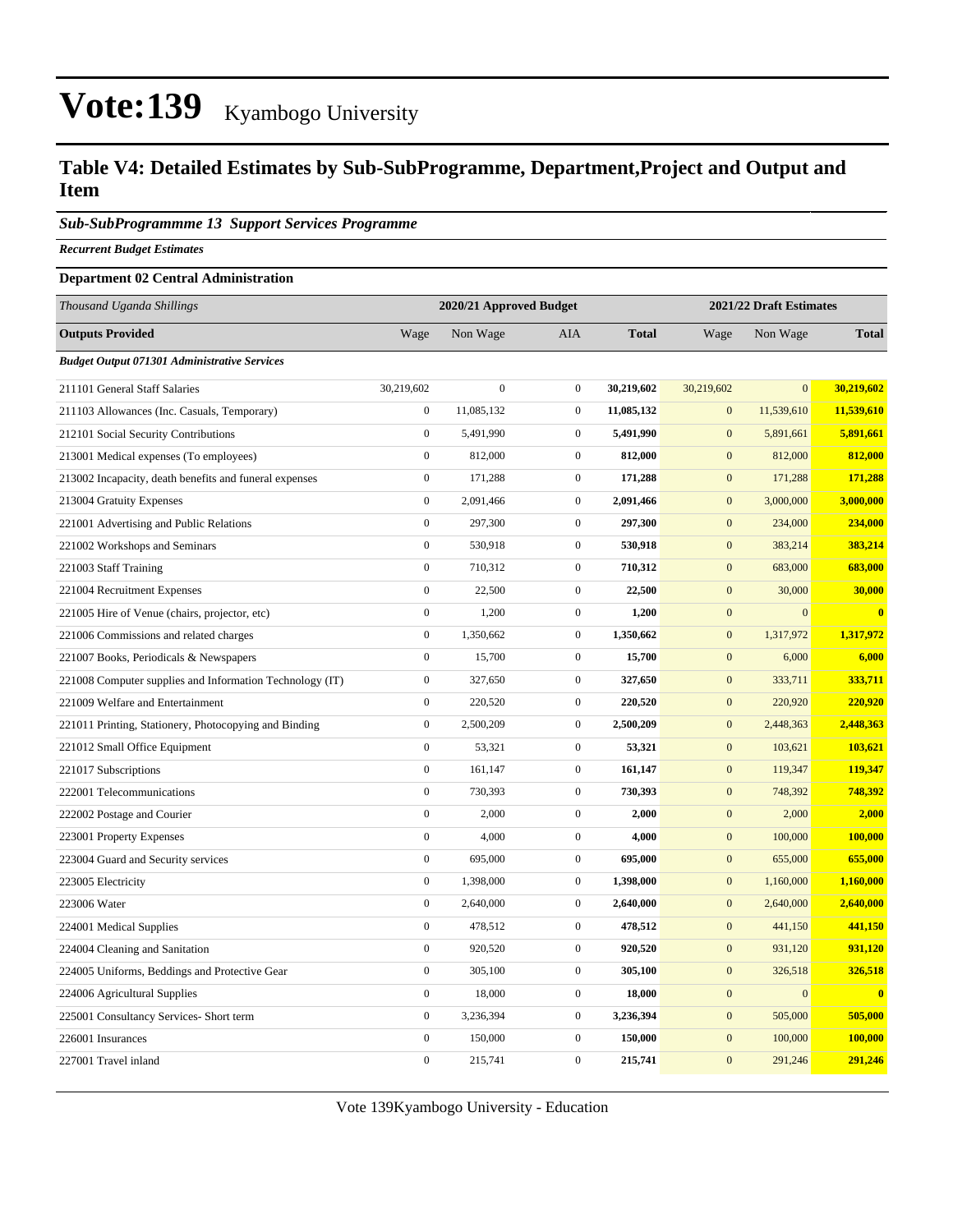| 227002 Travel abroad                                           | $\boldsymbol{0}$ | 947,370                 | $\mathbf{0}$     | 947,370      | $\mathbf{0}$     | 529,145                 | 529,145      |  |  |
|----------------------------------------------------------------|------------------|-------------------------|------------------|--------------|------------------|-------------------------|--------------|--|--|
| 227003 Carriage, Haulage, Freight and transport hire           | $\boldsymbol{0}$ | $\boldsymbol{0}$        | $\mathbf{0}$     | $\bf{0}$     | $\mathbf{0}$     | 2,000                   | 2,000        |  |  |
| 227004 Fuel, Lubricants and Oils                               | $\boldsymbol{0}$ | 831,350                 | $\mathbf{0}$     | 831,350      | $\boldsymbol{0}$ | 844,100                 | 844,100      |  |  |
| 228001 Maintenance - Civil                                     | $\boldsymbol{0}$ | 628,354                 | $\mathbf{0}$     | 628,354      | $\mathbf{0}$     | 765,000                 | 765,000      |  |  |
| 228002 Maintenance - Vehicles                                  | $\boldsymbol{0}$ | 300,000                 | $\mathbf{0}$     | 300,000      | $\mathbf{0}$     | 300,000                 | 300,000      |  |  |
| 228003 Maintenance - Machinery, Equipment & Furniture          | $\boldsymbol{0}$ | 557,610                 | $\mathbf{0}$     | 557,610      | $\mathbf{0}$     | 518,154                 | 518,154      |  |  |
| 228004 Maintenance – Other                                     | $\boldsymbol{0}$ | 27,550                  | $\boldsymbol{0}$ | 27,550       | $\boldsymbol{0}$ | 46,850                  | 46,850       |  |  |
| 282103 Scholarships and related costs                          | $\boldsymbol{0}$ | 7,185,966               | $\mathbf{0}$     | 7,185,966    | $\mathbf{0}$     | 9,283,310               | 9,283,310    |  |  |
| <b>Total Cost of Budget Output 01</b>                          | 30,219,602       | 47,115,175              | 0                | 77,334,777   | 30,219,602       | 47,483,692              | 77,703,294   |  |  |
| <b>Total Cost Of Outputs Provided</b>                          | 30,219,602       | 47, 115, 175            | $\bf{0}$         | 77,334,777   | 30,219,602       | 47,483,692              | 77,703,294   |  |  |
| <b>Arrears</b>                                                 | Wage             | Non Wage                | AIA              | <b>Total</b> | Wage             | Non Wage                | <b>Total</b> |  |  |
| <b>Budget Output 071399 Arrears</b>                            |                  |                         |                  |              |                  |                         |              |  |  |
| 321605 Domestic arrears (Budgeting)                            | $\boldsymbol{0}$ | 25,507                  | $\boldsymbol{0}$ | 25,507       | $\mathbf{0}$     | 1,265,072               | 1,265,072    |  |  |
| 321617 Salary Arrears (Budgeting)                              | $\boldsymbol{0}$ | $\boldsymbol{0}$        | $\boldsymbol{0}$ | $\bf{0}$     | $\mathbf{0}$     | 442,795                 | 442,795      |  |  |
| <b>Total Cost of Budget Output 99</b>                          | 0                | 25,507                  | 0                | 25,507       | 0                | 1,707,868               | 1,707,868    |  |  |
| <b>Total Cost Of Arrears</b>                                   | $\bf{0}$         | 25,507                  | $\bf{0}$         | 25,507       | $\bf{0}$         | 1,707,868               | 1,707,868    |  |  |
| <b>Total Cost for Department 02</b>                            | 30,219,602       | 47,140,682              | $\bf{0}$         | 77,360,284   | 30,219,602       | 49,191,560              | 79,411,162   |  |  |
| <b>Total Excluding Arrears</b>                                 | 30,219,602       | 47,115,175              | $\boldsymbol{0}$ | 77,334,777   | 30,219,602       | 47,483,692              | 77,703,294   |  |  |
| Department 14 Academic Registrar                               |                  |                         |                  |              |                  |                         |              |  |  |
| Thousand Uganda Shillings                                      |                  | 2020/21 Approved Budget |                  |              |                  | 2021/22 Draft Estimates |              |  |  |
| <b>Outputs Provided</b>                                        | Wage             | Non Wage                | AIA              | <b>Total</b> | Wage             | Non Wage                | <b>Total</b> |  |  |
| <b>Budget Output 071309 Academic Affairs (Inc.Convocation)</b> |                  |                         |                  |              |                  |                         |              |  |  |
|                                                                |                  |                         |                  |              |                  |                         |              |  |  |
| 211103 Allowances (Inc. Casuals, Temporary)                    | $\boldsymbol{0}$ | 1,305,551               | $\boldsymbol{0}$ | 1,305,551    | $\boldsymbol{0}$ | 1,255,550               | 1,255,550    |  |  |
| 221001 Advertising and Public Relations                        | $\boldsymbol{0}$ | 100,000                 | $\mathbf{0}$     | 100,000      | $\boldsymbol{0}$ | 100,000                 | 100,000      |  |  |
| 221002 Workshops and Seminars                                  | $\boldsymbol{0}$ | $\mathbf{0}$            | $\mathbf{0}$     | $\bf{0}$     | $\mathbf{0}$     | 20,000                  | 20,000       |  |  |
| 221003 Staff Training                                          | $\boldsymbol{0}$ | 30,000                  | $\mathbf{0}$     | 30,000       | $\mathbf{0}$     | $\mathbf{0}$            | $\bf{0}$     |  |  |
| 221005 Hire of Venue (chairs, projector, etc)                  | $\boldsymbol{0}$ | 192,976                 | $\mathbf{0}$     | 192,976      | $\mathbf{0}$     | 182,976                 | 182,976      |  |  |
| 221006 Commissions and related charges                         | $\boldsymbol{0}$ | 110,000                 | $\mathbf{0}$     | 110,000      | $\mathbf{0}$     | 110,000                 | 110,000      |  |  |
| 221008 Computer supplies and Information Technology (IT)       | $\boldsymbol{0}$ | 71,425                  | $\mathbf{0}$     | 71,425       | $\mathbf{0}$     | 71,237                  | 71,237       |  |  |
| 221009 Welfare and Entertainment                               | $\boldsymbol{0}$ | 157,360                 | $\overline{0}$   | 157,360      | $\mathbf{0}$     | 139,360                 | 139,360      |  |  |
| 221011 Printing, Stationery, Photocopying and Binding          | $\boldsymbol{0}$ | 1,030,835               | $\mathbf{0}$     | 1,030,835    | $\boldsymbol{0}$ | 1,030,835               | 1,030,835    |  |  |
| 221012 Small Office Equipment                                  | $\boldsymbol{0}$ | 20,510                  | $\boldsymbol{0}$ | 20,510       | $\boldsymbol{0}$ | 30,510                  | 30,510       |  |  |
| 221017 Subscriptions                                           | $\boldsymbol{0}$ | 32,000                  | $\boldsymbol{0}$ | 32,000       | $\boldsymbol{0}$ | $\mathbf{0}$            | $\mathbf{0}$ |  |  |
| 222001 Telecommunications                                      | $\boldsymbol{0}$ | $\overline{0}$          | $\mathbf{0}$     | $\bf{0}$     | $\boldsymbol{0}$ | 22,000                  | 22,000       |  |  |
| 224004 Cleaning and Sanitation                                 | $\boldsymbol{0}$ | 8,000                   | $\boldsymbol{0}$ | 8,000        | $\boldsymbol{0}$ | 8,000                   | 8,000        |  |  |
| 227001 Travel inland                                           | $\boldsymbol{0}$ | 37,000                  | $\boldsymbol{0}$ | 37,000       | $\boldsymbol{0}$ | 37,000                  | 37,000       |  |  |
| 227002 Travel abroad                                           | $\boldsymbol{0}$ | 90,000                  | $\boldsymbol{0}$ | 90,000       | $\boldsymbol{0}$ | 58,000                  | 58,000       |  |  |
| 228003 Maintenance – Machinery, Equipment & Furniture          | $\boldsymbol{0}$ | 10,000                  | $\boldsymbol{0}$ | 10,000       | $\boldsymbol{0}$ | 10,000                  | 10,000       |  |  |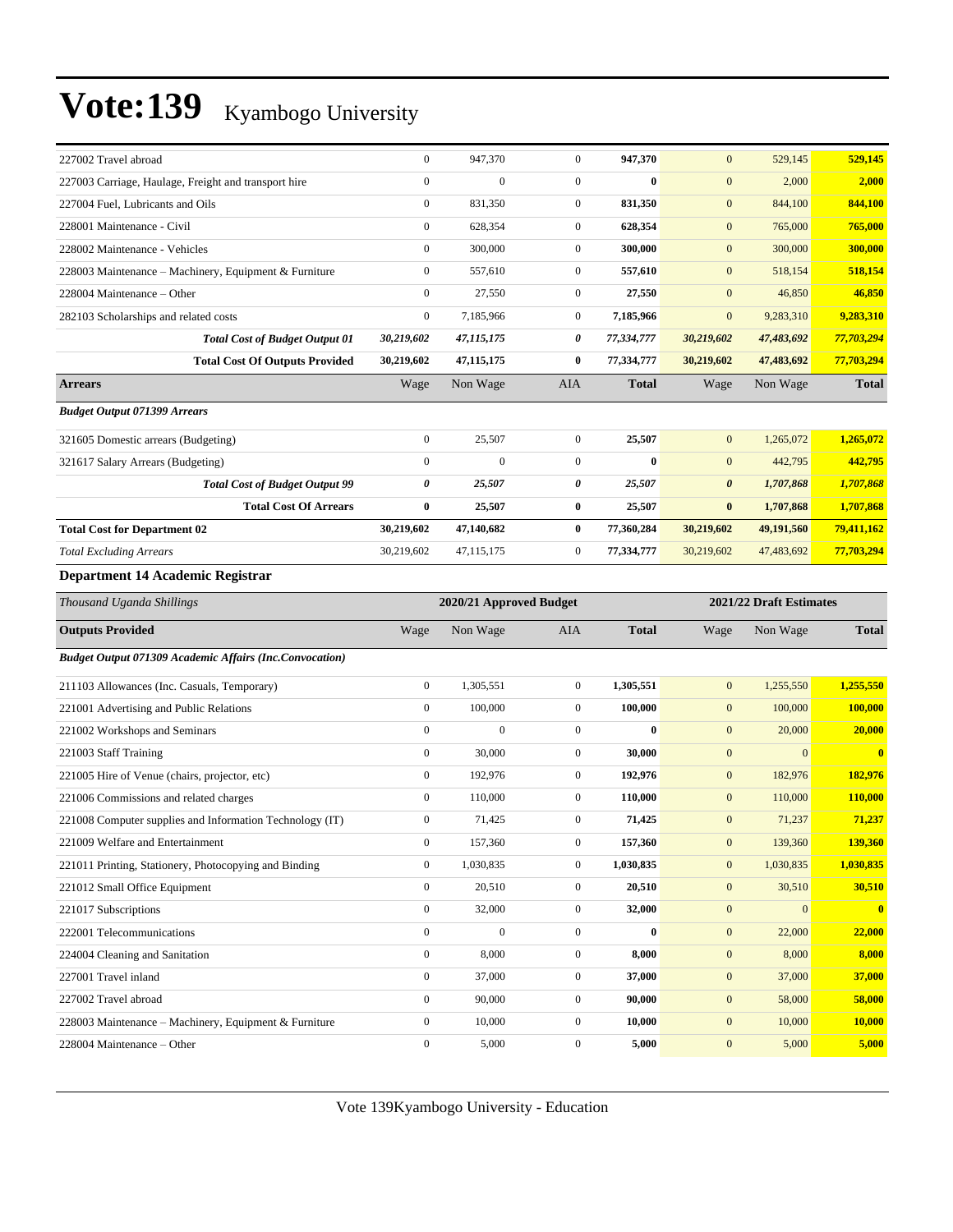| 282103 Scholarships and related costs                                              | $\boldsymbol{0}$       | 633,517                 | $\boldsymbol{0}$      | 633,517      | $\mathbf{0}$                  | 633,518                 | 633,518               |
|------------------------------------------------------------------------------------|------------------------|-------------------------|-----------------------|--------------|-------------------------------|-------------------------|-----------------------|
| <b>Total Cost of Budget Output 09</b>                                              | 0                      | 3,834,173               | 0                     | 3,834,173    | 0                             | 3,713,985               | 3,713,985             |
| <b>Total Cost Of Outputs Provided</b>                                              | $\bf{0}$               | 3,834,173               | $\bf{0}$              | 3,834,173    | $\bf{0}$                      | 3,713,985               | 3,713,985             |
| <b>Total Cost for Department 14</b>                                                | $\bf{0}$               | 3,834,173               | $\bf{0}$              | 3,834,173    | $\bf{0}$                      | 3,713,985               | 3,713,985             |
| <b>Total Excluding Arrears</b>                                                     | $\boldsymbol{0}$       | 3,834,173               | $\mathbf{0}$          | 3,834,173    | $\boldsymbol{0}$              | 3,713,985               | 3,713,985             |
| <b>Department 15 Library</b>                                                       |                        |                         |                       |              |                               |                         |                       |
| Thousand Uganda Shillings                                                          |                        | 2020/21 Approved Budget |                       |              |                               | 2021/22 Draft Estimates |                       |
| <b>Outputs Provided</b>                                                            | Wage                   | Non Wage                | AIA                   | <b>Total</b> | Wage                          | Non Wage                | <b>Total</b>          |
| <b>Budget Output 071310 Library Affairs</b>                                        |                        |                         |                       |              |                               |                         |                       |
| 211103 Allowances (Inc. Casuals, Temporary)                                        | $\boldsymbol{0}$       | 77,400                  | $\boldsymbol{0}$      | 77,400       | $\mathbf{0}$                  | 77,400                  | 77,400                |
| 212101 Social Security Contributions                                               | $\boldsymbol{0}$       | 7,000                   | $\boldsymbol{0}$      | 7,000        | $\boldsymbol{0}$              | 7,000                   | 7,000                 |
| 221001 Advertising and Public Relations                                            | $\boldsymbol{0}$       | 5,000                   | $\mathbf{0}$          | 5,000        | $\boldsymbol{0}$              | 5,000                   | 5,000                 |
| 221002 Workshops and Seminars                                                      | $\boldsymbol{0}$       | 18,200                  | $\boldsymbol{0}$      | 18,200       | $\boldsymbol{0}$              | 18,200                  | 18,200                |
| 221006 Commissions and related charges                                             | $\boldsymbol{0}$       | 6,000                   | $\mathbf{0}$          | 6,000        | $\boldsymbol{0}$              | 6,000                   | 6,000                 |
| 221007 Books, Periodicals & Newspapers                                             | $\boldsymbol{0}$       | 600,000                 | $\boldsymbol{0}$      | 600,000      | $\boldsymbol{0}$              | 495,000                 | 495,000               |
| 221008 Computer supplies and Information Technology (IT)                           | $\boldsymbol{0}$       | 7,000                   | $\boldsymbol{0}$      | 7,000        | $\boldsymbol{0}$              | 5,000                   | 5,000                 |
| 221009 Welfare and Entertainment                                                   | $\boldsymbol{0}$       | 8,000                   | $\mathbf{0}$          | 8,000        | $\boldsymbol{0}$              | 10,000                  | 10,000                |
| 221011 Printing, Stationery, Photocopying and Binding                              | $\boldsymbol{0}$       | 10,000                  | $\boldsymbol{0}$      | 10,000       | $\boldsymbol{0}$              | 12,447                  | 12,447                |
| 221012 Small Office Equipment                                                      | $\boldsymbol{0}$       | 6,000                   | $\mathbf{0}$          | 6,000        | $\boldsymbol{0}$              | 9,363                   | 9,363                 |
| 221017 Subscriptions                                                               | $\boldsymbol{0}$       | 25,000                  | $\boldsymbol{0}$      | 25,000       | $\boldsymbol{0}$              | 25,000                  | 25,000                |
| 222002 Postage and Courier                                                         | $\boldsymbol{0}$       | 400                     | $\boldsymbol{0}$      | 400          | $\boldsymbol{0}$              | $\mathbf{0}$            | $\bf{0}$              |
| 224004 Cleaning and Sanitation                                                     | $\boldsymbol{0}$       | 12,000                  | $\mathbf{0}$          | 12,000       | $\boldsymbol{0}$              | 12,000                  | 12,000                |
| 227001 Travel inland                                                               | $\boldsymbol{0}$       | 10,000                  | $\mathbf{0}$          | 10,000       | $\boldsymbol{0}$              | 9,590                   | 9,590                 |
| 227002 Travel abroad                                                               | $\boldsymbol{0}$       | 10,000                  | $\mathbf{0}$          | 10,000       | $\boldsymbol{0}$              | $\overline{0}$          | $\mathbf{0}$          |
| 227003 Carriage, Haulage, Freight and transport hire                               | $\boldsymbol{0}$       | 10,000                  | $\boldsymbol{0}$      | 10,000       | $\boldsymbol{0}$              | 10,000                  | 10,000                |
| 228001 Maintenance - Civil                                                         | $\boldsymbol{0}$       | 23,000                  | $\mathbf{0}$          | 23,000       | $\boldsymbol{0}$              | 28,000                  | 28,000                |
| 228003 Maintenance - Machinery, Equipment & Furniture                              | $\boldsymbol{0}$       | 10,000                  | $\mathbf{0}$          | 10,000       | $\boldsymbol{0}$              | $\overline{0}$          | $\bf{0}$              |
| 228004 Maintenance – Other                                                         | $\boldsymbol{0}$       | $\mathbf{0}$            | $\boldsymbol{0}$      | $\bf{0}$     | $\boldsymbol{0}$              | 10,000                  | 10,000                |
| <b>Total Cost of Budget Output 10</b>                                              | 0                      | 845,000                 | 0                     | 845,000      | $\boldsymbol{\theta}$         | 740,000                 | 740,000               |
| <b>Total Cost Of Outputs Provided</b>                                              | $\bf{0}$               | 845,000                 | $\bf{0}$              | 845,000      | $\bf{0}$                      | 740,000                 | 740,000               |
| <b>Total Cost for Department 15</b>                                                | $\bf{0}$               | 845,000                 | $\bf{0}$              | 845,000      | $\bf{0}$                      | 740,000                 | 740,000               |
| <b>Total Excluding Arrears</b>                                                     | $\mathbf{0}$           | 845,000                 | $\mathbf{0}$          | 845,000      | $\boldsymbol{0}$              | 740,000                 | 740,000               |
| <b>Development Budget Estimates</b>                                                |                        |                         |                       |              |                               |                         |                       |
| Project 0369 Development of Kyambogo University                                    |                        |                         |                       |              |                               |                         |                       |
| Thousand Uganda Shillings                                                          |                        | 2020/21 Approved Budget |                       |              |                               | 2021/22 Draft Estimates |                       |
| <b>Capital Purchases</b>                                                           | GoU Dev't External Fin |                         | <b>AIA</b>            | <b>Total</b> | <b>GoU Dev't External Fin</b> |                         | <b>Total</b>          |
| <b>Budget Output 071372 Government Buildings and Administrative Infrastructure</b> |                        |                         |                       |              |                               |                         |                       |
| 312101 Non-Residential Buildings                                                   | 5,167,901              | $\boldsymbol{0}$        | $\boldsymbol{0}$      | 5,167,901    | $\mathbf{0}$                  | $\mathbf{0}$            | $\mathbf{0}$          |
| Total Cost Of Budget Output 071372                                                 | 5,167,901              | 0                       | $\boldsymbol{\theta}$ | 5,167,901    | $\boldsymbol{\theta}$         | $\boldsymbol{\theta}$   | $\boldsymbol{\theta}$ |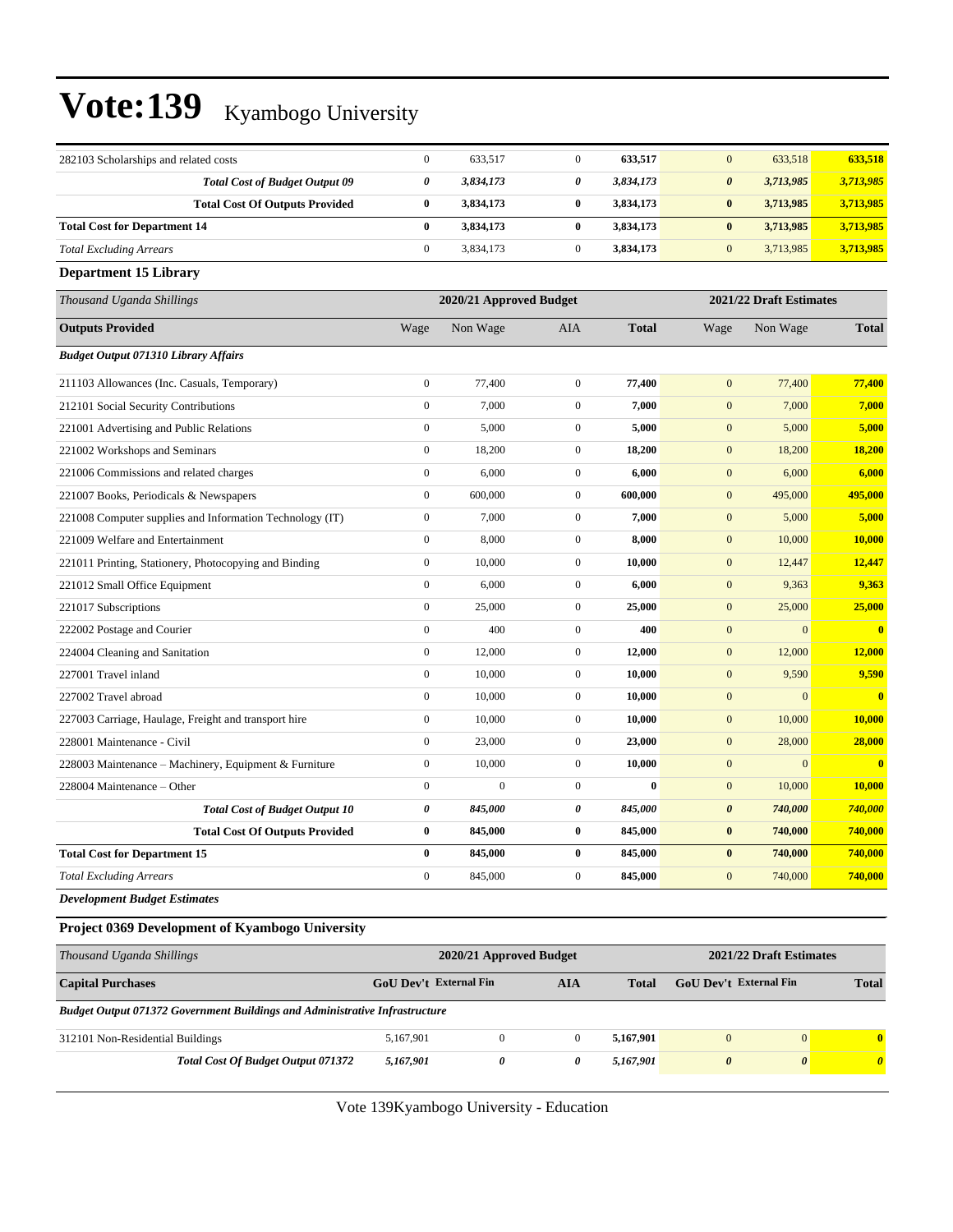#### *Budget Output 071379 Acquisition of Other Capital Assets*

| 312104 Other Structures                                                        | 710,000                       | $\overline{0}$          | $\mathbf{0}$          | 710,000      | $\boldsymbol{0}$              | $\mathbf{0}$            | $\bf{0}$              |
|--------------------------------------------------------------------------------|-------------------------------|-------------------------|-----------------------|--------------|-------------------------------|-------------------------|-----------------------|
| Total Cost Of Budget Output 071379                                             | 710,000                       | 0                       | $\boldsymbol{\theta}$ | 710,000      | $\boldsymbol{\theta}$         | $\boldsymbol{\theta}$   | $\boldsymbol{\theta}$ |
| <b>Total Cost for Capital Purchases</b>                                        | 5,877,901                     | $\mathbf{0}$            | $\overline{0}$        | 5,877,901    | $\boldsymbol{0}$              | $\overline{0}$          | $\bf{0}$              |
| <b>Arrears</b>                                                                 | <b>GoU Dev't External Fin</b> |                         | <b>AIA</b>            | <b>Total</b> | <b>GoU Dev't External Fin</b> |                         | <b>Total</b>          |
| <b>Budget Output 071399 Arrears</b>                                            |                               |                         |                       |              |                               |                         |                       |
| 321605 Domestic arrears (Budgeting)                                            | 31,119                        | $\boldsymbol{0}$        | $\mathbf{0}$          | 31,119       | $\overline{0}$                | $\mathbf{0}$            | $\bf{0}$              |
| <b>Total Cost Of Budget Output 071399</b>                                      | 31,119                        | 0                       | $\boldsymbol{\theta}$ | 31,119       | $\boldsymbol{\theta}$         | $\boldsymbol{\theta}$   | $\boldsymbol{\theta}$ |
| <b>Total Cost for Arrears</b>                                                  | 31,119                        | $\boldsymbol{0}$        | $\mathbf{0}$          | 31,119       | $\boldsymbol{0}$              | $\boldsymbol{0}$        | $\bf{0}$              |
| <b>Total Cost for Project: 0369</b>                                            | 5,909,020                     | $\mathbf{0}$            | $\mathbf{0}$          | 5,909,020    | $\mathbf{0}$                  | $\mathbf{0}$            | $\bf{0}$              |
| <b>Total Excluding Arrears</b>                                                 | 5,877,901                     | $\mathbf{0}$            | $\mathbf{0}$          | 5,877,901    | $\mathbf{0}$                  | $\mathbf{0}$            | $\bf{0}$              |
| Project 1604 Retooling of Kyambogo University                                  |                               |                         |                       |              |                               |                         |                       |
| Thousand Uganda Shillings                                                      |                               | 2020/21 Approved Budget |                       |              |                               | 2021/22 Draft Estimates |                       |
| <b>Capital Purchases</b>                                                       | <b>GoU Dev't External Fin</b> |                         | <b>AIA</b>            | <b>Total</b> | <b>GoU Dev't External Fin</b> |                         | <b>Total</b>          |
| Budget Output 071376 Purchase of Office and ICT Equipment, including Software  |                               |                         |                       |              |                               |                         |                       |
| 312213 ICT Equipment                                                           | 205,910                       | $\boldsymbol{0}$        | $\overline{0}$        | 205,910      | 365,395                       | $\mathbf{0}$            | 365,395               |
| Total Cost Of Budget Output 071376                                             | 205,910                       | 0                       | $\boldsymbol{\theta}$ | 205,910      | 365,395                       | $\boldsymbol{\theta}$   | 365,395               |
| <b>Budget Output 071377 Purchase of Specialised Machinery &amp; Equipment</b>  |                               |                         |                       |              |                               |                         |                       |
| 312202 Machinery and Equipment                                                 | 370,600                       | $\boldsymbol{0}$        | $\mathbf{0}$          | 370,600      | 228,453                       | $\mathbf{0}$            | 228,453               |
| Total Cost Of Budget Output 071377                                             | 370,600                       | 0                       | 0                     | 370,600      | 228,453                       | $\boldsymbol{\theta}$   | 228,453               |
| Budget Output 071378 Purchase of Office and Residential Furniture and Fittings |                               |                         |                       |              |                               |                         |                       |
| 312203 Furniture & Fixtures                                                    | 268,435                       | $\boldsymbol{0}$        | $\mathbf{0}$          | 268,435      | 248,997                       | $\mathbf{0}$            | 248,997               |
| Total Cost Of Budget Output 071378                                             | 268,435                       | 0                       | 0                     | 268,435      | 248,997                       | $\boldsymbol{\theta}$   | 248,997               |
| <b>Total Cost for Capital Purchases</b>                                        | 844,945                       | $\mathbf{0}$            | $\mathbf{0}$          | 844,945      | 842,845                       | $\mathbf{0}$            | 842,845               |
| <b>Total Cost for Project: 1604</b>                                            | 844,945                       | $\mathbf{0}$            | $\mathbf{0}$          | 844,945      | 842,845                       | $\mathbf{0}$            | 842,845               |
| <b>Total Excluding Arrears</b>                                                 | 844,945                       | $\mathbf{0}$            | $\theta$              | 844,945      | 842,845                       | $\mathbf{0}$            | 842,845               |
|                                                                                | GoU                           | <b>External Fin</b>     | <b>AIA</b>            | <b>Total</b> | GoU                           | <b>External Fin</b>     | <b>Total</b>          |
| <b>Total Cost for Sub-SubProgramme 13</b>                                      | 88,793,421                    | $\bf{0}$                | $\bf{0}$              | 88,793,421   | 84,707,992                    | $\bf{0}$                | 84,707,992            |
| <b>Total Excluding Arrears</b>                                                 | 88,736,795                    | $\mathbf{0}$            | $\mathbf{0}$          | 88,736,795   | 83,000,124                    | $\mathbf{0}$            | 83,000,124            |
| Sub-SubProgrammme 14 Delivery of Tertiary Education Programme                  |                               |                         |                       |              |                               |                         |                       |
| <b>Recurrent Budget Estimates</b>                                              |                               |                         |                       |              |                               |                         |                       |
| Department 03 Faculty of Arts & Social Sciences                                |                               |                         |                       |              |                               |                         |                       |
| Thousand Uganda Shillings                                                      |                               | 2020/21 Approved Budget |                       |              |                               | 2021/22 Draft Estimates |                       |
| <b>Outputs Provided</b>                                                        | Wage                          | Non Wage                | AIA                   | <b>Total</b> | Wage                          | Non Wage                | <b>Total</b>          |
| <b>Budget Output 071401 Teaching and Training</b>                              |                               |                         |                       |              |                               |                         |                       |
| 211101 General Staff Salaries                                                  | 7,730,775                     | $\boldsymbol{0}$        | $\overline{0}$        | 7,730,775    | 7,730,775                     | $\mathbf{0}$            | 7,730,775             |
| 211103 Allowances (Inc. Casuals, Temporary)                                    | $\boldsymbol{0}$              | 2,429,761               | $\boldsymbol{0}$      | 2,429,761    | $\boldsymbol{0}$              | 2,709,660               | 2,709,660             |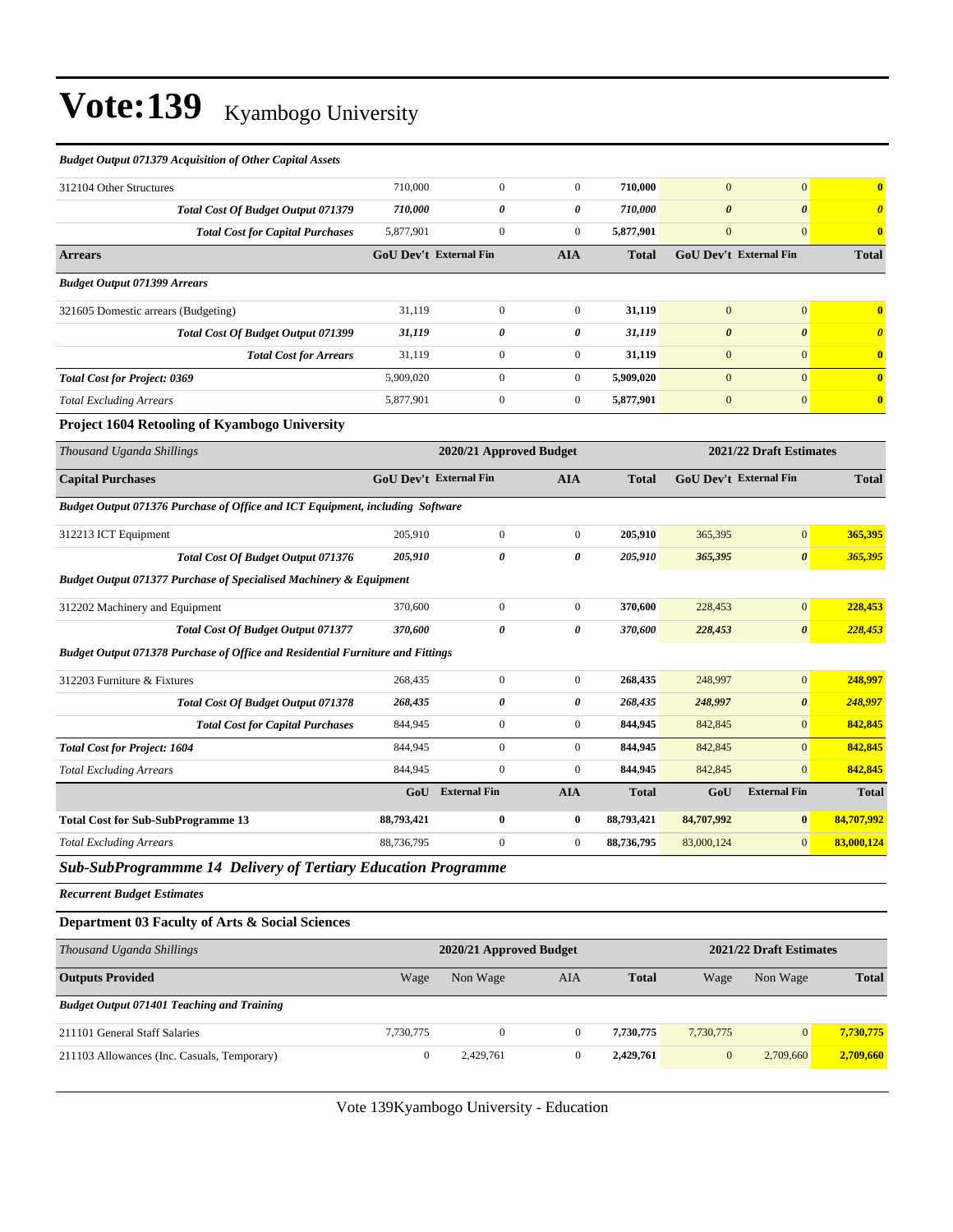| 212101 Social Security Contributions                            | $\mathbf{0}$          | 351,393   | $\mathbf{0}$          | 351,393    | $\mathbf{0}$          | 280,000      | 280,000      |
|-----------------------------------------------------------------|-----------------------|-----------|-----------------------|------------|-----------------------|--------------|--------------|
| 221002 Workshops and Seminars                                   | $\mathbf{0}$          | 91,000    | $\overline{0}$        | 91,000     | $\mathbf{0}$          | 80,000       | 80,000       |
| 221007 Books, Periodicals & Newspapers                          | $\mathbf{0}$          | 55,000    | $\overline{0}$        | 55,000     | $\mathbf{0}$          | 30,000       | 30,000       |
| 221011 Printing, Stationery, Photocopying and Binding           | $\boldsymbol{0}$      | 241,253   | $\overline{0}$        | 241,253    | $\mathbf{0}$          | 70,000       | 70,000       |
| <b>Total Cost of Budget Output 01</b>                           | 7,730,775             | 3,168,406 | 0                     | 10,899,181 | 7,730,775             | 3,169,660    | 10,900,435   |
| <b>Budget Output 071402 Research and Graduate Studies</b>       |                       |           |                       |            |                       |              |              |
| 282103 Scholarships and related costs                           | $\boldsymbol{0}$      | 480,500   | $\mathbf{0}$          | 480,500    | $\mathbf{0}$          | 550,500      | 550,500      |
| <b>Total Cost of Budget Output 02</b>                           | $\pmb{\theta}$        | 480,500   | $\boldsymbol{\theta}$ | 480,500    | $\boldsymbol{\theta}$ | 550,500      | 550,500      |
| <b>Budget Output 071406 Administration and Support Services</b> |                       |           |                       |            |                       |              |              |
| 211103 Allowances (Inc. Casuals, Temporary)                     | $\mathbf{0}$          | 24,000    | $\overline{0}$        | 24,000     | $\mathbf{0}$          | $\mathbf{0}$ | $\mathbf{0}$ |
| 221001 Advertising and Public Relations                         | $\boldsymbol{0}$      | 8,000     | $\boldsymbol{0}$      | 8,000      | $\mathbf{0}$          | 8,000        | 8,000        |
| 221006 Commissions and related charges                          | $\mathbf{0}$          | 50,000    | $\overline{0}$        | 50,000     | $\mathbf{0}$          | 50,000       | 50,000       |
| 221008 Computer supplies and Information Technology (IT)        | $\boldsymbol{0}$      | 52,000    | $\boldsymbol{0}$      | 52,000     | $\mathbf{0}$          | 30,000       | 30,000       |
| 221009 Welfare and Entertainment                                | $\mathbf{0}$          | 45,000    | $\overline{0}$        | 45,000     | $\mathbf{0}$          | 45,000       | 45,000       |
| 221012 Small Office Equipment                                   | $\mathbf{0}$          | 22,840    | $\mathbf{0}$          | 22,840     | $\mathbf{0}$          | 22,840       | 22,840       |
| 222001 Telecommunications                                       | $\mathbf{0}$          | 5,000     | $\boldsymbol{0}$      | 5,000      | $\mathbf{0}$          | 3,000        | 3,000        |
| 224004 Cleaning and Sanitation                                  | $\mathbf{0}$          | 15,000    | $\overline{0}$        | 15,000     | $\mathbf{0}$          | 15,000       | 15,000       |
| 224005 Uniforms, Beddings and Protective Gear                   | $\mathbf{0}$          | 9,000     | $\mathbf{0}$          | 9.000      | $\mathbf{0}$          | 5,000        | 5,000        |
| 227001 Travel inland                                            | $\boldsymbol{0}$      | 21,000    | $\boldsymbol{0}$      | 21,000     | $\mathbf{0}$          | 21,000       | 21,000       |
| 227002 Travel abroad                                            | $\mathbf{0}$          | 30,400    | $\overline{0}$        | 30,400     | $\mathbf{0}$          | 20,000       | 20,000       |
| 228001 Maintenance - Civil                                      | $\boldsymbol{0}$      | 25,000    | $\boldsymbol{0}$      | 25,000     | $\mathbf{0}$          | 20,000       | 20,000       |
| 228003 Maintenance - Machinery, Equipment & Furniture           | $\mathbf{0}$          | 23,600    | $\mathbf{0}$          | 23,600     | $\mathbf{0}$          | 20,000       | 20,000       |
| <b>Total Cost of Budget Output 06</b>                           | $\boldsymbol{\theta}$ | 330,840   | 0                     | 330,840    | $\boldsymbol{\theta}$ | 259,840      | 259,840      |
| <b>Total Cost Of Outputs Provided</b>                           | 7,730,775             | 3,979,746 | $\bf{0}$              | 11,710,521 | 7,730,775             | 3,980,000    | 11,710,775   |
| <b>Total Cost for Department 03</b>                             | 7,730,775             | 3,979,746 | $\bf{0}$              | 11,710,521 | 7,730,775             | 3,980,000    | 11,710,775   |
| <b>Total Excluding Arrears</b>                                  | 7,730,775             | 3,979,746 | $\mathbf{0}$          | 11,710,521 | 7,730,775             | 3,980,000    | 11,710,775   |
|                                                                 |                       |           |                       |            |                       |              |              |

#### **Department 04 Faculty of Science**

| Thousand Uganda Shillings                             | 2020/21 Approved Budget |              |                | 2021/22 Draft Estimates |              |                 |                |
|-------------------------------------------------------|-------------------------|--------------|----------------|-------------------------|--------------|-----------------|----------------|
| <b>Outputs Provided</b>                               | Wage                    | Non Wage     | <b>AIA</b>     | <b>Total</b>            | Wage         | Non Wage        | <b>Total</b>   |
| <b>Budget Output 071401 Teaching and Training</b>     |                         |              |                |                         |              |                 |                |
| 211101 General Staff Salaries                         | 6,212,870               | $\mathbf{0}$ | $\mathbf{0}$   | 6,212,870               | 6,212,870    | $\vert 0 \vert$ | 6,212,870      |
| 211103 Allowances (Inc. Casuals, Temporary)           | $\mathbf{0}$            | 968,861      | $\Omega$       | 968,861                 | $\mathbf{0}$ | 1,090,900       | 1,090,900      |
| 212101 Social Security Contributions                  | $\mathbf{0}$            | $\mathbf{0}$ | $\theta$       | $\bf{0}$                | $\mathbf{0}$ | 109,090         | 109,090        |
| 212201 Social Security Contributions                  | $\mathbf{0}$            | 91,000       | $\overline{0}$ | 91,000                  | $\mathbf{0}$ | $\overline{0}$  | $\mathbf{0}$   |
| 221002 Workshops and Seminars                         | $\mathbf{0}$            | 60,000       | $\overline{0}$ | 60,000                  | $\mathbf{0}$ | 30,000          | 30,000         |
| 221011 Printing, Stationery, Photocopying and Binding | $\mathbf{0}$            | 30,000       | $\mathbf{0}$   | 30,000                  | $\mathbf{0}$ | $\overline{0}$  | $\overline{0}$ |
| 224006 Agricultural Supplies                          | $\mathbf{0}$            | 505,000      | $\mathbf{0}$   | 505,000                 | $\mathbf{0}$ | $\overline{0}$  | $\mathbf{0}$   |
| <b>Total Cost of Budget Output 01</b>                 | 6,212,870               | 1,654,861    | 0              | 7,867,731               | 6,212,870    | 1,229,990       | 7,442,860      |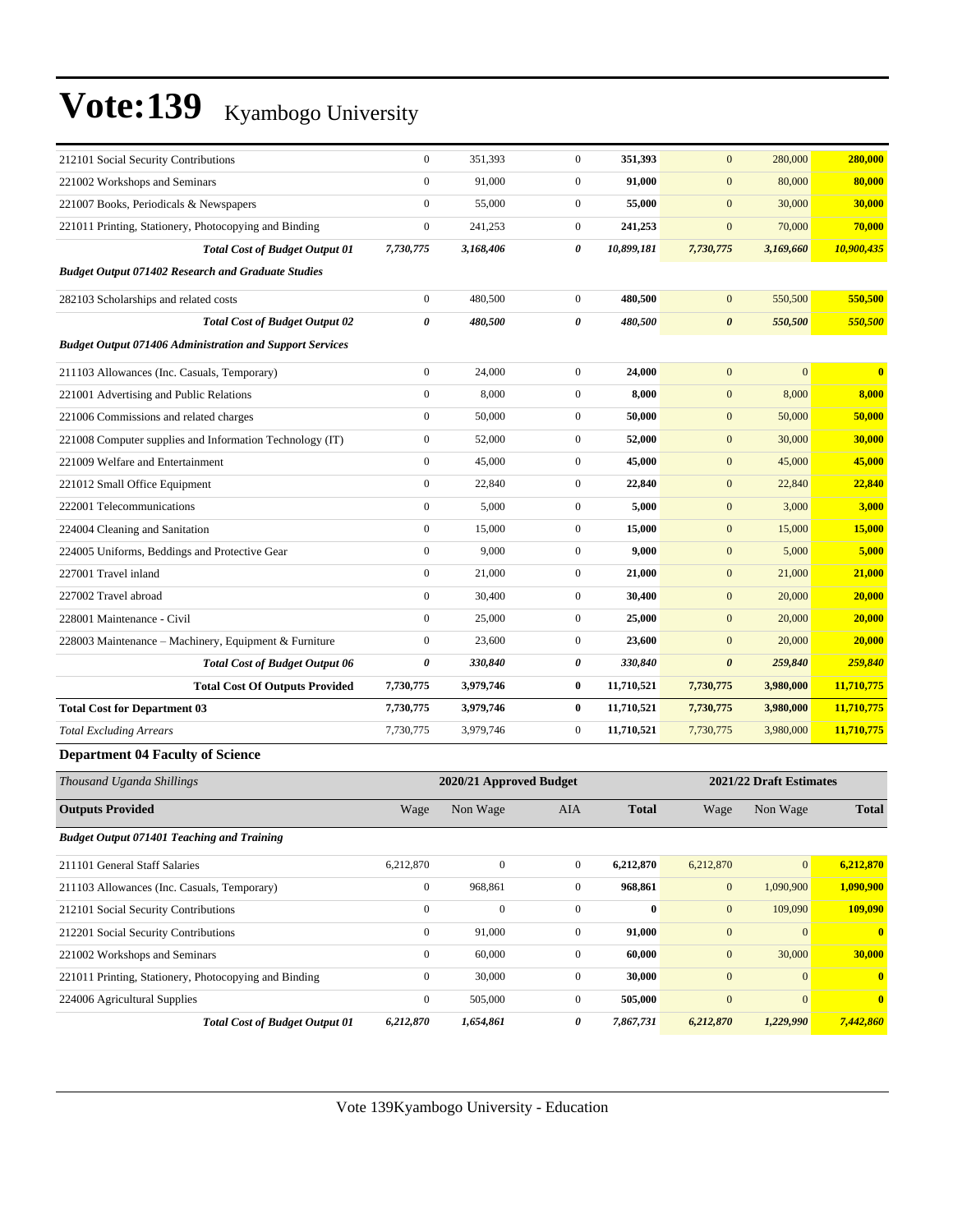#### *Budget Output 071402 Research and Graduate Studies*

| 282103 Scholarships and related costs                           | $\overline{0}$ | 434,139      | $\overline{0}$ | 434,139   | $\mathbf{0}$          | 1,004,684 | 1,004,684               |
|-----------------------------------------------------------------|----------------|--------------|----------------|-----------|-----------------------|-----------|-------------------------|
| <b>Total Cost of Budget Output 02</b>                           | 0              | 434,139      | 0              | 434,139   | $\boldsymbol{\theta}$ | 1,004,684 | 1,004,684               |
| <b>Budget Output 071406 Administration and Support Services</b> |                |              |                |           |                       |           |                         |
| 211103 Allowances (Inc. Casuals, Temporary)                     | $\overline{0}$ | 10.000       | $\mathbf{0}$   | 10.000    | $\overline{0}$        | 10,000    | 10,000                  |
| 212101 Social Security Contributions                            | $\overline{0}$ | 1,000        | $\mathbf{0}$   | 1,000     | $\mathbf{0}$          | 1,000     | 1,000                   |
| 221002 Workshops and Seminars                                   | $\overline{0}$ | $\mathbf{0}$ | $\mathbf{0}$   | $\bf{0}$  | $\overline{0}$        | 20,000    | 20,000                  |
| 221006 Commissions and related charges                          | $\overline{0}$ | 25,000       | $\Omega$       | 25,000    | $\overline{0}$        | 30,000    | 30,000                  |
| 221008 Computer supplies and Information Technology (IT)        | $\overline{0}$ | 50,000       | $\Omega$       | 50.000    | $\overline{0}$        | 45,000    | 45,000                  |
| 221009 Welfare and Entertainment                                | $\overline{0}$ | 30,000       | $\mathbf{0}$   | 30,000    | $\mathbf{0}$          | 27,000    | 27,000                  |
| 221011 Printing, Stationery, Photocopying and Binding           | $\overline{0}$ | $\mathbf{0}$ | $\mathbf{0}$   | $\bf{0}$  | $\overline{0}$        | 50,000    | 50,000                  |
| 221012 Small Office Equipment                                   | $\overline{0}$ | 20,000       | $\mathbf{0}$   | 20,000    | $\mathbf{0}$          | 30,000    | 30,000                  |
| 224004 Cleaning and Sanitation                                  | $\overline{0}$ | 20,000       | $\Omega$       | 20,000    | $\mathbf{0}$          | 25,000    | 25,000                  |
| 227001 Travel inland                                            | $\Omega$       | 20,000       | $\Omega$       | 20,000    | $\mathbf{0}$          | 30,000    | 30,000                  |
| 227002 Travel abroad                                            | $\overline{0}$ | 45,000       | $\overline{0}$ | 45,000    | $\overline{0}$        | 40,000    | 40,000                  |
| 228003 Maintenance – Machinery, Equipment & Furniture           | $\overline{0}$ | 50,000       | $\Omega$       | 50,000    | $\overline{0}$        | 40,000    | 40,000                  |
| 228004 Maintenance – Other                                      | $\Omega$       | 30,000       | $\mathbf{0}$   | 30,000    | $\mathbf{0}$          | $\Omega$  | $\overline{\mathbf{0}}$ |
| <b>Total Cost of Budget Output 06</b>                           | 0              | 301,000      | 0              | 301,000   | $\boldsymbol{\theta}$ | 348,000   | 348,000                 |
| <b>Total Cost Of Outputs Provided</b>                           | 6,212,870      | 2,390,000    | $\bf{0}$       | 8,602,870 | 6,212,870             | 2,582,674 | 8,795,544               |
| <b>Total Cost for Department 04</b>                             | 6,212,870      | 2,390,000    | $\mathbf{0}$   | 8,602,870 | 6,212,870             | 2,582,674 | 8,795,544               |
| <b>Total Excluding Arrears</b>                                  | 6,212,870      | 2,390,000    | $\mathbf{0}$   | 8,602,870 | 6,212,870             | 2,582,674 | 8,795,544               |
|                                                                 |                |              |                |           |                       |           |                         |

**Department 05 School of Management & Entrepreneurship**

| Thousand Uganda Shillings                                       |                | 2020/21 Approved Budget |              | 2021/22 Draft Estimates |                       |                |              |
|-----------------------------------------------------------------|----------------|-------------------------|--------------|-------------------------|-----------------------|----------------|--------------|
| <b>Outputs Provided</b>                                         | Wage           | Non Wage                | <b>AIA</b>   | <b>Total</b>            | Wage                  | Non Wage       | <b>Total</b> |
| <b>Budget Output 071401 Teaching and Training</b>               |                |                         |              |                         |                       |                |              |
| 211101 General Staff Salaries                                   | 1,921,951      | $\mathbf{0}$            | $\mathbf{0}$ | 1,921,951               | 1,921,951             | $\overline{0}$ | 1,921,951    |
| 211103 Allowances (Inc. Casuals, Temporary)                     | $\overline{0}$ | 1,693,681               | $\mathbf{0}$ | 1,693,681               | $\mathbf{0}$          | 1,700,000      | 1,700,000    |
| 212101 Social Security Contributions                            | $\overline{0}$ | 208,519                 | $\Omega$     | 208,519                 | $\mathbf{0}$          | 170,000        | 170,000      |
| 221002 Workshops and Seminars                                   | $\overline{0}$ | 50,000                  | $\mathbf{0}$ | 50,000                  | $\mathbf{0}$          | 48,000         | 48,000       |
| 221011 Printing, Stationery, Photocopying and Binding           | $\mathbf{0}$   | 50,000                  | $\Omega$     | 50,000                  | $\overline{0}$        | 60,000         | 60,000       |
| <b>Total Cost of Budget Output 01</b>                           | 1,921,951      | 2,002,200               | 0            | 3,924,151               | 1,921,951             | 1,978,000      | 3,899,951    |
| <b>Budget Output 071402 Research and Graduate Studies</b>       |                |                         |              |                         |                       |                |              |
| 282103 Scholarships and related costs                           | $\overline{0}$ | 520,000                 | $\Omega$     | 520,000                 | $\mathbf{0}$          | 520,000        | 520,000      |
| <b>Total Cost of Budget Output 02</b>                           | 0              | 520,000                 | 0            | 520,000                 | $\boldsymbol{\theta}$ | 520,000        | 520,000      |
| <b>Budget Output 071406 Administration and Support Services</b> |                |                         |              |                         |                       |                |              |
| 221001 Advertising and Public Relations                         | $\Omega$       | $\mathbf{0}$            | $\Omega$     | $\mathbf{0}$            | $\overline{0}$        | 10,000         | 10,000       |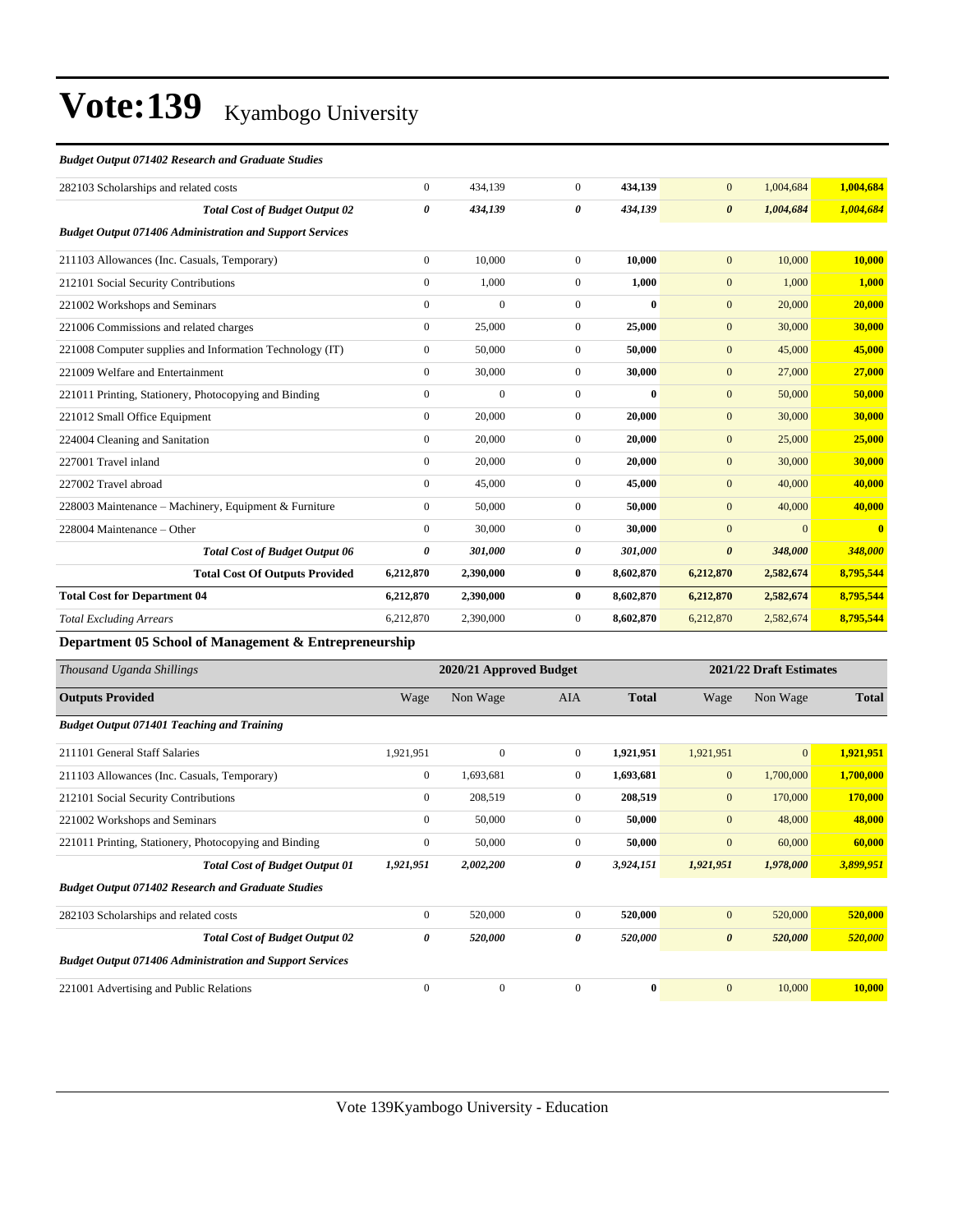| 221006 Commissions and related charges                          | $\boldsymbol{0}$      | 10,000                  | $\boldsymbol{0}$ | 10,000       | $\mathbf{0}$          | 15,000                  | 15,000                  |
|-----------------------------------------------------------------|-----------------------|-------------------------|------------------|--------------|-----------------------|-------------------------|-------------------------|
| 221008 Computer supplies and Information Technology (IT)        | $\boldsymbol{0}$      | 30,000                  | $\boldsymbol{0}$ | 30,000       | $\mathbf{0}$          | 45,000                  | 45,000                  |
| 221009 Welfare and Entertainment                                | $\boldsymbol{0}$      | 14,800                  | $\boldsymbol{0}$ | 14,800       | $\mathbf{0}$          | 15,000                  | 15,000                  |
| 221012 Small Office Equipment                                   | $\boldsymbol{0}$      | 10,000                  | $\mathbf{0}$     | 10,000       | $\mathbf{0}$          | 12,000                  | 12,000                  |
| 224004 Cleaning and Sanitation                                  | $\boldsymbol{0}$      | 3,000                   | $\boldsymbol{0}$ | 3,000        | $\mathbf{0}$          | 15,000                  | 15,000                  |
| 227001 Travel inland                                            | $\boldsymbol{0}$      | 20,000                  | $\overline{0}$   | 20,000       | $\mathbf{0}$          | 20,000                  | 20,000                  |
| 227002 Travel abroad                                            | $\boldsymbol{0}$      | 60,000                  | $\boldsymbol{0}$ | 60,000       | $\mathbf{0}$          | 40,000                  | 40,000                  |
| 228003 Maintenance - Machinery, Equipment & Furniture           | $\boldsymbol{0}$      | 30,000                  | $\overline{0}$   | 30,000       | $\mathbf{0}$          | 30,000                  | 30,000                  |
| <b>Total Cost of Budget Output 06</b>                           | 0                     | 177,800                 | 0                | 177,800      | $\boldsymbol{\theta}$ | 202,000                 | 202,000                 |
| <b>Total Cost Of Outputs Provided</b>                           | 1,921,951             | 2,700,000               | 0                | 4,621,951    | 1,921,951             | 2,700,000               | 4,621,951               |
| <b>Total Cost for Department 05</b>                             | 1,921,951             | 2,700,000               | $\bf{0}$         | 4,621,951    | 1,921,951             | 2,700,000               | 4,621,951               |
| <b>Total Excluding Arrears</b>                                  | 1,921,951             | 2,700,000               | $\boldsymbol{0}$ | 4,621,951    | 1,921,951             | 2,700,000               | 4,621,951               |
| <b>Department 06 Faculty of Engineering</b>                     |                       |                         |                  |              |                       |                         |                         |
| Thousand Uganda Shillings                                       |                       | 2020/21 Approved Budget |                  |              |                       | 2021/22 Draft Estimates |                         |
| <b>Outputs Provided</b>                                         | Wage                  | Non Wage                | AIA              | <b>Total</b> | Wage                  | Non Wage                | <b>Total</b>            |
| <b>Budget Output 071401 Teaching and Training</b>               |                       |                         |                  |              |                       |                         |                         |
| 211101 General Staff Salaries                                   | 4,065,459             | $\mathbf{0}$            | $\boldsymbol{0}$ | 4,065,459    | 4,065,459             | $\overline{0}$          | 4,065,459               |
| 211103 Allowances (Inc. Casuals, Temporary)                     | $\boldsymbol{0}$      | 2,295,825               | $\boldsymbol{0}$ | 2,295,825    | $\mathbf{0}$          | 2,352,500               | 2,352,500               |
| 212101 Social Security Contributions                            | $\boldsymbol{0}$      | 229,582                 | $\mathbf{0}$     | 229,582      | $\mathbf{0}$          | 235,250                 | 235,250                 |
| 221002 Workshops and Seminars                                   | $\mathbf{0}$          | $\boldsymbol{0}$        | $\boldsymbol{0}$ | $\bf{0}$     | $\mathbf{0}$          | 49,700                  | 49,700                  |
| 221011 Printing, Stationery, Photocopying and Binding           | $\boldsymbol{0}$      | $\boldsymbol{0}$        | $\boldsymbol{0}$ | $\bf{0}$     | $\mathbf{0}$          | 30,000                  | 30,000                  |
| 224006 Agricultural Supplies                                    | $\boldsymbol{0}$      | 500,000                 | $\overline{0}$   | 500,000      | $\mathbf{0}$          | $\mathbf{0}$            | $\overline{\mathbf{0}}$ |
| <b>Total Cost of Budget Output 01</b>                           | 4,065,459             | 3,025,407               | 0                | 7,090,866    | 4,065,459             | 2,667,450               | 6,732,909               |
| <b>Budget Output 071402 Research and Graduate Studies</b>       |                       |                         |                  |              |                       |                         |                         |
| 282103 Scholarships and related costs                           | $\boldsymbol{0}$      | 994,683                 | $\mathbf{0}$     | 994,683      | $\mathbf{0}$          | 1,286,994               | 1,286,994               |
| <b>Total Cost of Budget Output 02</b>                           | $\boldsymbol{\theta}$ | 994,683                 | 0                | 994,683      | $\boldsymbol{\theta}$ | 1,286,994               | 1,286,994               |
| <b>Budget Output 071406 Administration and Support Services</b> |                       |                         |                  |              |                       |                         |                         |
| 221001 Advertising and Public Relations                         | $\boldsymbol{0}$      | 16,000                  | $\mathbf{0}$     | 16,000       | $\mathbf{0}$          | 16,500                  | 16,500                  |
| 221002 Workshops and Seminars                                   | $\boldsymbol{0}$      | 70,300                  | $\boldsymbol{0}$ | 70,300       | $\mathbf{0}$          | $\mathbf{0}$            | $\overline{\mathbf{0}}$ |
| 221006 Commissions and related charges                          | $\boldsymbol{0}$      | 28,100                  | $\boldsymbol{0}$ | 28,100       | $\bf{0}$              | 36,000                  | 36,000                  |
| 221007 Books, Periodicals & Newspapers                          | $\boldsymbol{0}$      | 8,000                   | $\mathbf{0}$     | 8,000        | $\boldsymbol{0}$      | 10,000                  | 10,000                  |
| 221008 Computer supplies and Information Technology (IT)        | $\boldsymbol{0}$      | 75,000                  | $\boldsymbol{0}$ | 75,000       | $\boldsymbol{0}$      | 47,000                  | 47,000                  |
| 221009 Welfare and Entertainment                                | $\boldsymbol{0}$      | 10,680                  | $\boldsymbol{0}$ | 10,680       | $\boldsymbol{0}$      | 11,800                  | 11,800                  |
| 221010 Special Meals and Drinks                                 | $\boldsymbol{0}$      | 14,600                  | $\boldsymbol{0}$ | 14,600       | $\mathbf{0}$          | 17,600                  | 17,600                  |
| 221011 Printing, Stationery, Photocopying and Binding           | $\boldsymbol{0}$      | 26,000                  | $\boldsymbol{0}$ | 26,000       | $\boldsymbol{0}$      | $\mathbf{0}$            | $\bullet$               |
| 221012 Small Office Equipment                                   | $\boldsymbol{0}$      | 9,500                   | $\boldsymbol{0}$ | 9,500        | $\boldsymbol{0}$      | 10,000                  | 10,000                  |
| 221017 Subscriptions                                            | $\boldsymbol{0}$      | 31,500                  | $\boldsymbol{0}$ | 31,500       | $\boldsymbol{0}$      | 30,000                  | 30,000                  |
| 222001 Telecommunications                                       | $\boldsymbol{0}$      | 3,600                   | $\overline{0}$   | 3,600        | $\boldsymbol{0}$      | 3,000                   | 3,000                   |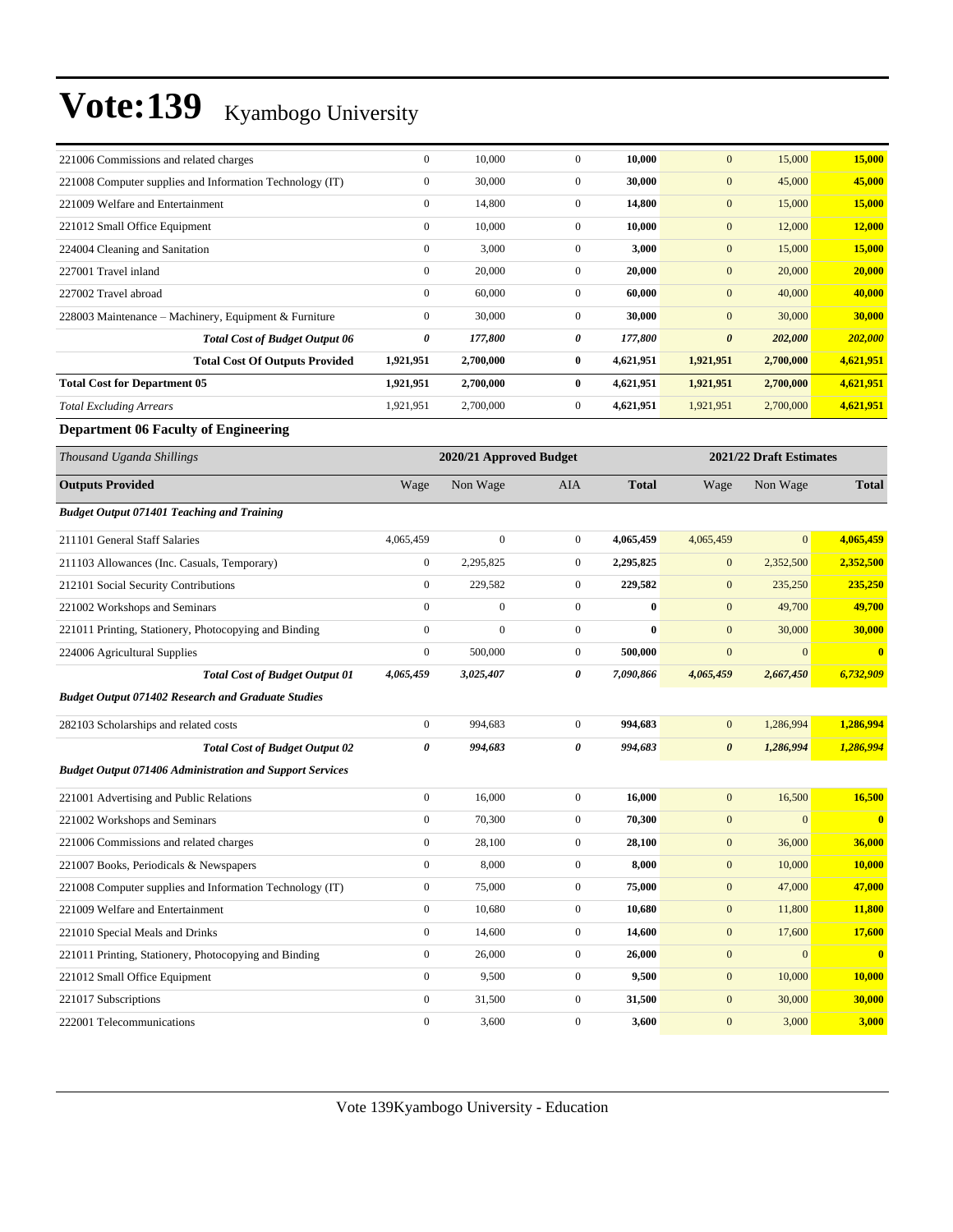| 224004 Cleaning and Sanitation                        | $\mathbf{0}$   | 35,230    | 0            | 35,230    | $\boldsymbol{0}$      | 39,250    | 39,250       |
|-------------------------------------------------------|----------------|-----------|--------------|-----------|-----------------------|-----------|--------------|
| 224005 Uniforms, Beddings and Protective Gear         | $\mathbf{0}$   | 15,400    | $\Omega$     | 15,400    | $\mathbf{0}$          | 17,400    | 17,400       |
| 226001 Insurances                                     | $\mathbf{0}$   | 48,000    | $\Omega$     | 48,000    | $\overline{0}$        | 14,000    | 14,000       |
| 227002 Travel abroad                                  | $\overline{0}$ | 58,000    | $\mathbf{0}$ | 58,000    | $\mathbf{0}$          |           | $\mathbf{0}$ |
| 228003 Maintenance – Machinery, Equipment & Furniture | $\overline{0}$ | 20,000    | $\mathbf{0}$ | 20,000    | $\overline{0}$        | 8,000     | 8,000        |
| 228004 Maintenance – Other                            | $\overline{0}$ | 10,000    | $\mathbf{0}$ | 10,000    | $\mathbf{0}$          | 10,000    | 10.000       |
| <b>Total Cost of Budget Output 06</b>                 | 0              | 479,910   | 0            | 479,910   | $\boldsymbol{\theta}$ | 270,550   | 270,550      |
| <b>Total Cost Of Outputs Provided</b>                 | 4,065,459      | 4,500,000 | $\bf{0}$     | 8,565,459 | 4,065,459             | 4,224,994 | 8,290,453    |
| <b>Total Cost for Department 06</b>                   | 4,065,459      | 4,500,000 | $\mathbf{0}$ | 8,565,459 | 4,065,459             | 4,224,994 | 8,290,453    |
| <b>Total Excluding Arrears</b>                        | 4,065,459      | 4,500,000 | $\Omega$     | 8,565,459 | 4,065,459             | 4,224,994 | 8,290,453    |

### **Department 07 Faculty of Education**

| Thousand Uganda Shillings                                       |                  | 2020/21 Approved Budget |                  |              |                       | 2021/22 Draft Estimates |                         |
|-----------------------------------------------------------------|------------------|-------------------------|------------------|--------------|-----------------------|-------------------------|-------------------------|
| <b>Outputs Provided</b>                                         | Wage             | Non Wage                | <b>AIA</b>       | <b>Total</b> | Wage                  | Non Wage                | <b>Total</b>            |
| <b>Budget Output 071401 Teaching and Training</b>               |                  |                         |                  |              |                       |                         |                         |
| 211101 General Staff Salaries                                   | 3,264,053        | $\mathbf{0}$            | $\overline{0}$   | 3,264,053    | 3,264,053             | $\overline{0}$          | 3,264,053               |
| 211103 Allowances (Inc. Casuals, Temporary)                     | $\mathbf{0}$     | 1,000,000               | $\overline{0}$   | 1,000,000    | $\mathbf{0}$          | 1,000,000               | 1,000,000               |
| 212101 Social Security Contributions                            | $\mathbf{0}$     | $\boldsymbol{0}$        | $\overline{0}$   | $\bf{0}$     | $\mathbf{0}$          | 100,000                 | 100,000                 |
| 221002 Workshops and Seminars                                   | $\mathbf{0}$     | 100,000                 | $\overline{0}$   | 100,000      | $\mathbf{0}$          | 24,500                  | 24,500                  |
| 221011 Printing, Stationery, Photocopying and Binding           | $\boldsymbol{0}$ | 55,000                  | $\mathbf{0}$     | 55,000       | $\mathbf{0}$          | 50,000                  | 50,000                  |
| <b>Total Cost of Budget Output 01</b>                           | 3,264,053        | 1,155,000               | 0                | 4,419,053    | 3,264,053             | 1,174,500               | 4,438,553               |
| <b>Budget Output 071402 Research and Graduate Studies</b>       |                  |                         |                  |              |                       |                         |                         |
| 282103 Scholarships and related costs                           | $\boldsymbol{0}$ | 969,000                 | $\overline{0}$   | 969,000      | $\mathbf{0}$          | 1,000,000               | 1,000,000               |
| <b>Total Cost of Budget Output 02</b>                           | 0                | 969,000                 | 0                | 969,000      | $\boldsymbol{\theta}$ | 1,000,000               | 1,000,000               |
| <b>Budget Output 071406 Administration and Support Services</b> |                  |                         |                  |              |                       |                         |                         |
| 221001 Advertising and Public Relations                         | $\boldsymbol{0}$ | 2,500                   | $\overline{0}$   | 2,500        | $\boldsymbol{0}$      | 1,500                   | 1,500                   |
| 221002 Workshops and Seminars                                   | $\mathbf{0}$     | 20,000                  | $\boldsymbol{0}$ | 20,000       | $\boldsymbol{0}$      | $\mathbf{0}$            | $\overline{\mathbf{0}}$ |
| 221006 Commissions and related charges                          | $\mathbf{0}$     | 34,500                  | $\overline{0}$   | 34,500       | $\mathbf{0}$          | 30,000                  | 30,000                  |
| 221008 Computer supplies and Information Technology (IT)        | $\mathbf{0}$     | 15,000                  | $\overline{0}$   | 15,000       | $\mathbf{0}$          | 15,000                  | 15,000                  |
| 221009 Welfare and Entertainment                                | $\mathbf{0}$     | 25,000                  | $\overline{0}$   | 25,000       | $\mathbf{0}$          | 20,000                  | 20,000                  |
| 221012 Small Office Equipment                                   | $\mathbf{0}$     | 9,000                   | $\overline{0}$   | 9,000        | $\boldsymbol{0}$      | 9,000                   | 9,000                   |
| 224004 Cleaning and Sanitation                                  | $\mathbf{0}$     | 10,000                  | $\mathbf{0}$     | 10,000       | $\mathbf{0}$          | 10,000                  | 10,000                  |
| 227001 Travel inland                                            | $\mathbf{0}$     | 10,000                  | $\overline{0}$   | 10,000       | $\mathbf{0}$          | 5,000                   | 5,000                   |
| 227002 Travel abroad                                            | $\boldsymbol{0}$ | 20,000                  | $\overline{0}$   | 20,000       | $\mathbf{0}$          | 10,000                  | 10,000                  |
| 228001 Maintenance - Civil                                      | $\mathbf{0}$     | 5,000                   | $\overline{0}$   | 5,000        | $\mathbf{0}$          | 5,000                   | 5,000                   |
| <b>Total Cost of Budget Output 06</b>                           | 0                | 151,000                 | 0                | 151,000      | $\boldsymbol{\theta}$ | 105,500                 | 105,500                 |
| <b>Total Cost Of Outputs Provided</b>                           | 3,264,053        | 2,275,000               | $\bf{0}$         | 5,539,053    | 3,264,053             | 2,280,000               | 5,544,053               |
| <b>Total Cost for Department 07</b>                             | 3,264,053        | 2,275,000               | $\bf{0}$         | 5,539,053    | 3,264,053             | 2,280,000               | 5,544,053               |
| <b>Total Excluding Arrears</b>                                  | 3,264,053        | 2,275,000               | $\mathbf{0}$     | 5,539,053    | 3,264,053             | 2,280,000               | 5,544,053               |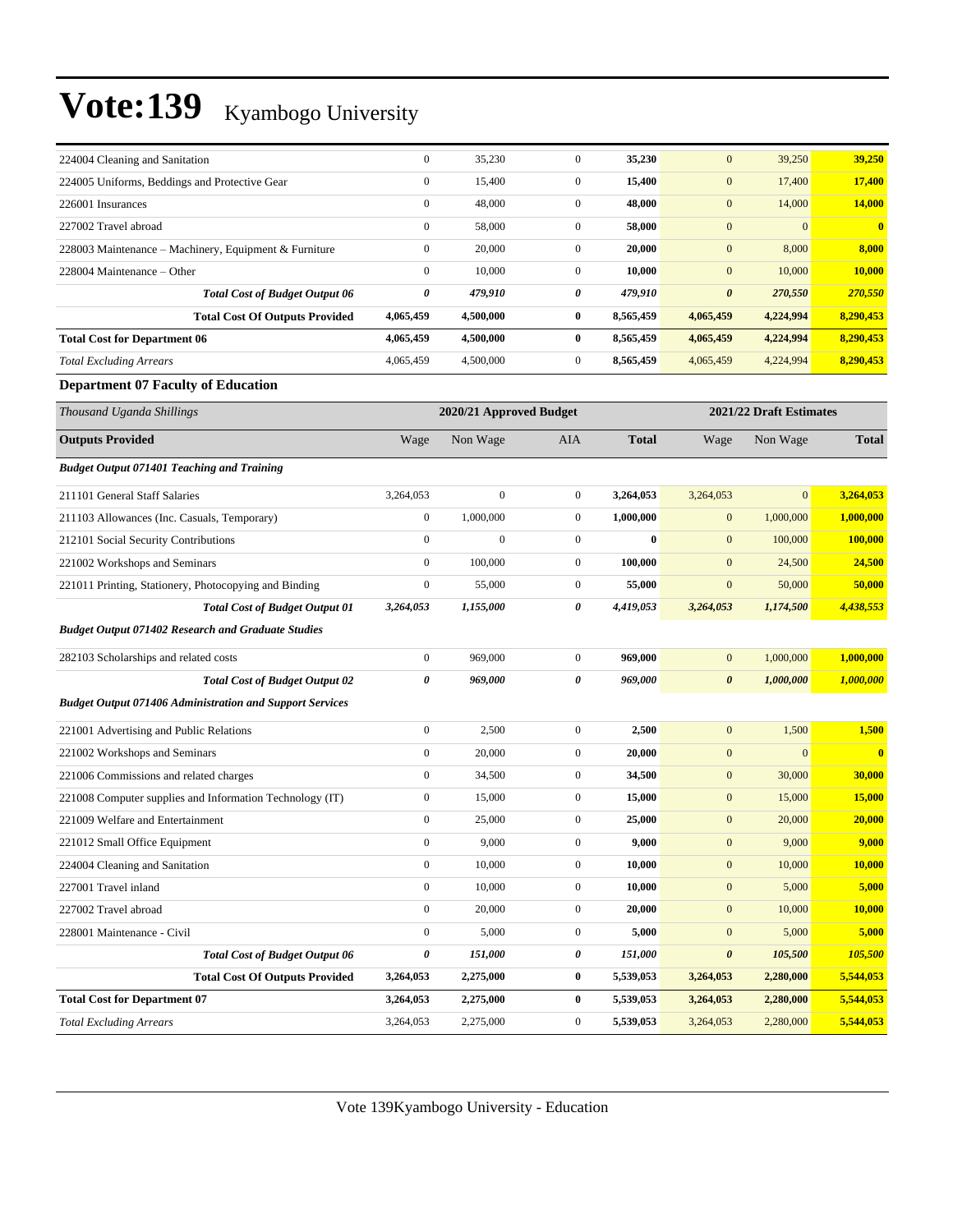#### **Department 08 Faculty of Vocational Studies**

| Thousand Uganda Shillings                                       |                  | 2020/21 Approved Budget |                  |              |                       | 2021/22 Draft Estimates |               |  |
|-----------------------------------------------------------------|------------------|-------------------------|------------------|--------------|-----------------------|-------------------------|---------------|--|
| <b>Outputs Provided</b>                                         | Wage             | Non Wage                | AIA              | <b>Total</b> | Wage                  | Non Wage                | <b>Total</b>  |  |
| <b>Budget Output 071401 Teaching and Training</b>               |                  |                         |                  |              |                       |                         |               |  |
| 211101 General Staff Salaries                                   | 3,045,849        | $\boldsymbol{0}$        | $\mathbf{0}$     | 3,045,849    | 3,045,849             | $\overline{0}$          | 3,045,849     |  |
| 211103 Allowances (Inc. Casuals, Temporary)                     | $\boldsymbol{0}$ | 690,000                 | $\overline{0}$   | 690,000      | $\mathbf{0}$          | 633,839                 | 633,839       |  |
| 212101 Social Security Contributions                            | $\boldsymbol{0}$ | 69,000                  | $\mathbf{0}$     | 69,000       | $\mathbf{0}$          | 101,101                 | 101,101       |  |
| 221007 Books, Periodicals & Newspapers                          | $\boldsymbol{0}$ | $\boldsymbol{0}$        | $\mathbf{0}$     | $\bf{0}$     | $\mathbf{0}$          | 18,000                  | 18,000        |  |
| 221011 Printing, Stationery, Photocopying and Binding           | $\boldsymbol{0}$ | 30,000                  | $\mathbf{0}$     | 30,000       | $\mathbf{0}$          | $\mathbf{0}$            | $\bf{0}$      |  |
| 224006 Agricultural Supplies                                    | $\boldsymbol{0}$ | 180,000                 | $\mathbf{0}$     | 180,000      | $\boldsymbol{0}$      | $\mathbf{0}$            | $\bf{0}$      |  |
| <b>Total Cost of Budget Output 01</b>                           | 3,045,849        | 969,000                 | 0                | 4,014,849    | 3,045,849             | 752,940                 | 3,798,789     |  |
| <b>Budget Output 071402 Research and Graduate Studies</b>       |                  |                         |                  |              |                       |                         |               |  |
| 282103 Scholarships and related costs                           | $\boldsymbol{0}$ | 265,000                 | $\overline{0}$   | 265,000      | $\boldsymbol{0}$      | 634,359                 | 634,359       |  |
| <b>Total Cost of Budget Output 02</b>                           | 0                | 265,000                 | 0                | 265,000      | $\boldsymbol{\theta}$ | 634,359                 | 634,359       |  |
| <b>Budget Output 071406 Administration and Support Services</b> |                  |                         |                  |              |                       |                         |               |  |
| 211103 Allowances (Inc. Casuals, Temporary)                     | $\boldsymbol{0}$ | 11,000                  | $\boldsymbol{0}$ | 11,000       | $\boldsymbol{0}$      | 8,000                   | 8,000         |  |
| 221001 Advertising and Public Relations                         | $\boldsymbol{0}$ | 5,000                   | $\mathbf{0}$     | 5,000        | $\mathbf{0}$          | 10,000                  | 10,000        |  |
| 221002 Workshops and Seminars                                   | $\boldsymbol{0}$ | 20,000                  | $\mathbf{0}$     | 20,000       | $\mathbf{0}$          | 18,000                  | 18,000        |  |
| 221006 Commissions and related charges                          | $\boldsymbol{0}$ | 24,000                  | $\boldsymbol{0}$ | 24,000       | $\mathbf{0}$          | 18,000                  | <b>18,000</b> |  |
| 221007 Books, Periodicals & Newspapers                          | $\boldsymbol{0}$ | 9,000                   | $\mathbf{0}$     | 9,000        | $\mathbf{0}$          | $\boldsymbol{0}$        | $\bf{0}$      |  |
| 221009 Welfare and Entertainment                                | $\boldsymbol{0}$ | 15,000                  | $\boldsymbol{0}$ | 15,000       | $\mathbf{0}$          | 13,000                  | 13,000        |  |
| 221011 Printing, Stationery, Photocopying and Binding           | $\boldsymbol{0}$ | $\mathbf{0}$            | $\mathbf{0}$     | $\bf{0}$     | $\mathbf{0}$          | 25,000                  | 25,000        |  |
| 221012 Small Office Equipment                                   | $\boldsymbol{0}$ | 6,000                   | $\mathbf{0}$     | 6,000        | $\mathbf{0}$          | 12,000                  | 12,000        |  |
| 224004 Cleaning and Sanitation                                  | $\boldsymbol{0}$ | 12,000                  | $\mathbf{0}$     | 12,000       | $\mathbf{0}$          | 12,000                  | 12,000        |  |
| 227001 Travel inland                                            | $\boldsymbol{0}$ | 20,400                  | $\boldsymbol{0}$ | 20,400       | $\mathbf{0}$          | 20,400                  | 20,400        |  |
| 227002 Travel abroad                                            | $\boldsymbol{0}$ | 25,000                  | $\mathbf{0}$     | 25,000       | $\mathbf{0}$          | 24,000                  | 24,000        |  |
| 228003 Maintenance – Machinery, Equipment & Furniture           | $\boldsymbol{0}$ | 15,000                  | $\mathbf{0}$     | 15,000       | $\mathbf{0}$          | $\mathbf{0}$            |               |  |
| 228004 Maintenance – Other                                      | $\boldsymbol{0}$ | $\mathbf{0}$            | $\mathbf{0}$     | $\mathbf{0}$ | $\mathbf{0}$          | 52,255                  | 52,255        |  |
| <b>Total Cost of Budget Output 06</b>                           | 0                | 162,400                 | 0                | 162,400      | $\pmb{\theta}$        | 212,655                 | 212,655       |  |
| <b>Total Cost Of Outputs Provided</b>                           | 3,045,849        | 1,396,400               | 0                | 4,442,249    | 3,045,849             | 1,599,955               | 4,645,804     |  |
| <b>Total Cost for Department 08</b>                             | 3,045,849        | 1,396,400               | 0                | 4,442,249    | 3,045,849             | 1,599,955               | 4,645,804     |  |
| <b>Total Excluding Arrears</b>                                  | 3,045,849        | 1,396,400               | $\mathbf{0}$     | 4,442,249    | 3,045,849             | 1,599,955               | 4,645,804     |  |
| Department 09 Faculty of Special Needs and Rehabilitation       |                  |                         |                  |              |                       |                         |               |  |
| Thousand Uganda Shillings                                       |                  | 2020/21 Approved Budget |                  |              |                       | 2021/22 Draft Estimates |               |  |
| <b>Outputs Provided</b>                                         | Wage             | Non Wage                | AIA              | <b>Total</b> | Wage                  | Non Wage                | <b>Total</b>  |  |
| <b>Budget Output 071401 Teaching and Training</b>               |                  |                         |                  |              |                       |                         |               |  |
| 211101 General Staff Salaries                                   | 2,203,876        | $\overline{0}$          | $\mathbf{0}$     | 2,203,876    | 2,203,876             | $\boldsymbol{0}$        | 2,203,876     |  |
| 211103 Allowances (Inc. Casuals, Temporary)                     | $\boldsymbol{0}$ | 610,743                 | $\boldsymbol{0}$ | 610,743      | $\boldsymbol{0}$      | 610,743                 | 610,743       |  |

Vote 139Kyambogo University - Education

212101 Social Security Contributions 0 0 0 **0** 0 61,074 **61,074**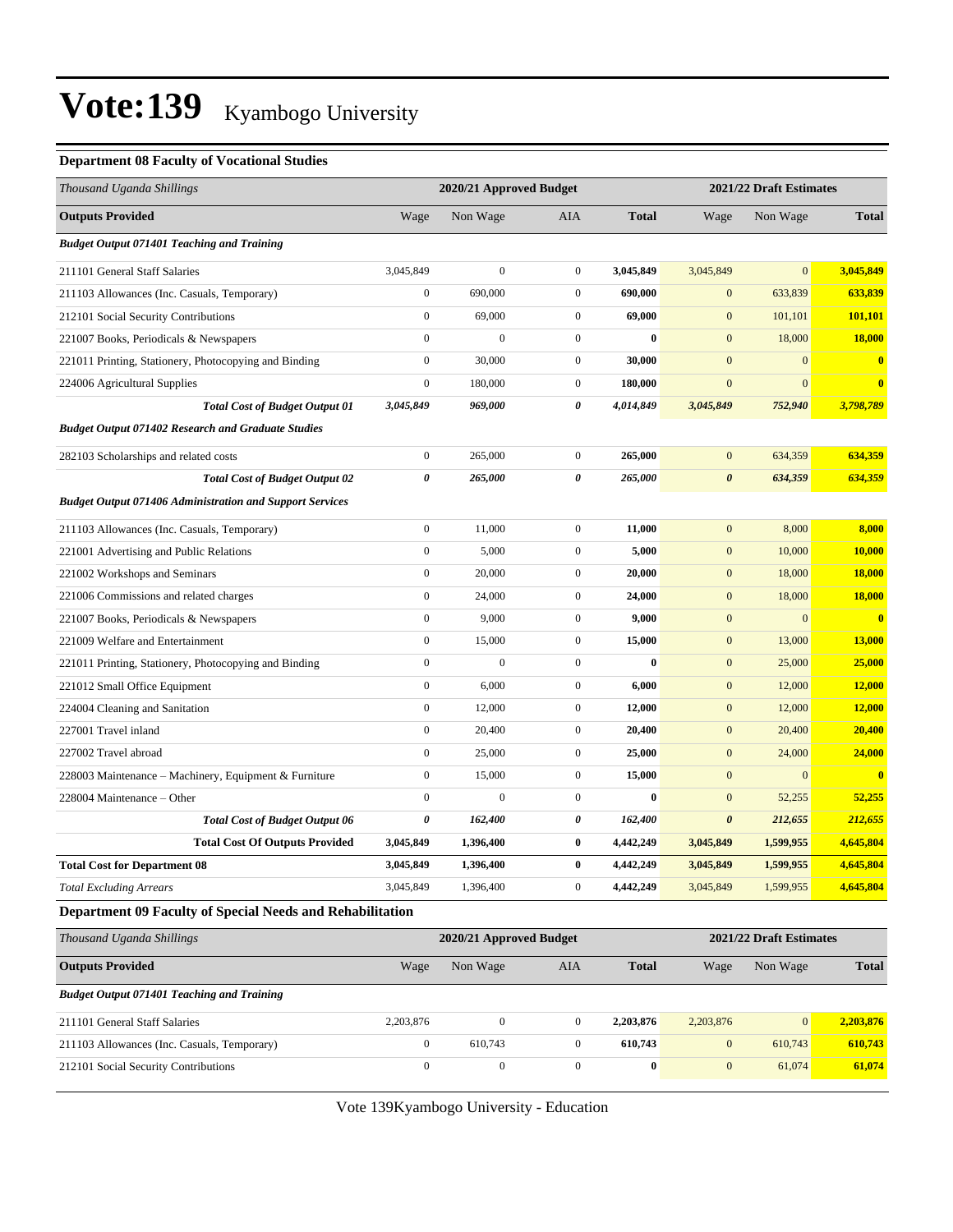| 212201 Social Security Contributions                            | $\boldsymbol{0}$      | 61,074                  | $\mathbf{0}$     | 61,074       | $\mathbf{0}$          | $\mathbf{0}$            | $\bf{0}$                |
|-----------------------------------------------------------------|-----------------------|-------------------------|------------------|--------------|-----------------------|-------------------------|-------------------------|
| 221007 Books, Periodicals & Newspapers                          | $\boldsymbol{0}$      | 26,294                  | $\mathbf{0}$     | 26,294       | $\mathbf{0}$          | $\mathbf{0}$            | $\overline{\mathbf{0}}$ |
| 221011 Printing, Stationery, Photocopying and Binding           | $\boldsymbol{0}$      | 6,000                   | $\overline{0}$   | 6,000        | $\mathbf{0}$          | 6,000                   | 6,000                   |
| <b>Total Cost of Budget Output 01</b>                           | 2,203,876             | 704,111                 | 0                | 2,907,987    | 2,203,876             | 677,817                 | 2,881,693               |
| <b>Budget Output 071402 Research and Graduate Studies</b>       |                       |                         |                  |              |                       |                         |                         |
| 282103 Scholarships and related costs                           | $\boldsymbol{0}$      | 191,987                 | $\mathbf{0}$     | 191,987      | $\mathbf{0}$          | 221,549                 | 221,549                 |
| <b>Total Cost of Budget Output 02</b>                           | $\boldsymbol{\theta}$ | 191,987                 | 0                | 191,987      | $\boldsymbol{\theta}$ | 221,549                 | 221,549                 |
| <b>Budget Output 071403 Outreach</b>                            |                       |                         |                  |              |                       |                         |                         |
| 221002 Workshops and Seminars                                   | $\boldsymbol{0}$      | 20,092                  | $\mathbf{0}$     | 20,092       | $\mathbf{0}$          | 20,092                  | 20,092                  |
| <b>Total Cost of Budget Output 03</b>                           | $\pmb{\theta}$        | 20,092                  | 0                | 20,092       | $\boldsymbol{\theta}$ | 20,092                  | 20,092                  |
| <b>Budget Output 071406 Administration and Support Services</b> |                       |                         |                  |              |                       |                         |                         |
| 221001 Advertising and Public Relations                         | $\boldsymbol{0}$      | 6,000                   | $\boldsymbol{0}$ | 6,000        | $\mathbf{0}$          | 6,000                   | 6,000                   |
| 221006 Commissions and related charges                          | $\boldsymbol{0}$      | 12,000                  | $\mathbf{0}$     | 12,000       | $\mathbf{0}$          | 12,000                  | 12,000                  |
| 221007 Books, Periodicals & Newspapers                          | $\mathbf{0}$          | 600                     | $\mathbf{0}$     | 600          | $\mathbf{0}$          | 600                     | 600                     |
| 221008 Computer supplies and Information Technology (IT)        | $\boldsymbol{0}$      | 3,600                   | $\mathbf{0}$     | 3,600        | $\mathbf{0}$          | 3,600                   | 3,600                   |
| 221009 Welfare and Entertainment                                | $\boldsymbol{0}$      | 6,000                   | $\mathbf{0}$     | 6,000        | $\mathbf{0}$          | 6,000                   | 6,000                   |
| 221011 Printing, Stationery, Photocopying and Binding           | $\boldsymbol{0}$      | 6,000                   | $\boldsymbol{0}$ | 6,000        | $\mathbf{0}$          | 11,450                  | 11,450                  |
| 221012 Small Office Equipment                                   | $\boldsymbol{0}$      | 5,450                   | $\mathbf{0}$     | 5,450        | $\mathbf{0}$          | $\mathbf{0}$            | $\bf{0}$                |
| 221014 Bank Charges and other Bank related costs                | $\boldsymbol{0}$      | 2,000                   | $\mathbf{0}$     | 2,000        | $\mathbf{0}$          | $\mathbf{0}$            | $\bf{0}$                |
| 224004 Cleaning and Sanitation                                  | $\boldsymbol{0}$      | 2,000                   | $\mathbf{0}$     | 2,000        | $\mathbf{0}$          | 2,000                   | 2,000                   |
| 225001 Consultancy Services- Short term                         | $\boldsymbol{0}$      | 6,660                   | $\mathbf{0}$     | 6,660        | $\mathbf{0}$          | 6,660                   | 6,660                   |
| 227001 Travel inland                                            | $\boldsymbol{0}$      | $\boldsymbol{0}$        | $\overline{0}$   | $\bf{0}$     | $\mathbf{0}$          | 10,000                  | 10,000                  |
| 227002 Travel abroad                                            | $\boldsymbol{0}$      | 20,000                  | $\mathbf{0}$     | 20,000       | $\mathbf{0}$          | $\mathbf{0}$            | $\overline{\mathbf{0}}$ |
| 228003 Maintenance - Machinery, Equipment & Furniture           | $\mathbf{0}$          | 4,000                   | $\mathbf{0}$     | 4,000        | $\mathbf{0}$          | 12,000                  | <b>12,000</b>           |
| 228004 Maintenance - Other                                      | $\boldsymbol{0}$      | 6,000                   | $\mathbf{0}$     | 6,000        | $\mathbf{0}$          | 6,000                   | 6,000                   |
| <b>Total Cost of Budget Output 06</b>                           | $\boldsymbol{\theta}$ | 80,310                  | 0                | 80,310       | $\boldsymbol{\theta}$ | 76,310                  | 76,310                  |
| <b>Total Cost Of Outputs Provided</b>                           | 2,203,876             | 996,500                 | $\bf{0}$         | 3,200,376    | 2,203,876             | 995,768                 | 3,199,644               |
| <b>Total Cost for Department 09</b>                             | 2,203,876             | 996,500                 | $\bf{0}$         | 3,200,376    | 2,203,876             | 995,768                 | 3,199,644               |
| <b>Total Excluding Arrears</b>                                  | 2,203,876             | 996,500                 | $\mathbf{0}$     | 3,200,376    | 2,203,876             | 995,768                 | 3,199,644               |
| <b>Department 10 Graduate School</b>                            |                       |                         |                  |              |                       |                         |                         |
| Thousand Uganda Shillings                                       |                       | 2020/21 Approved Budget |                  |              |                       | 2021/22 Draft Estimates |                         |
| <b>Outputs Provided</b>                                         | Wage                  | Non Wage                | AIA              | <b>Total</b> | Wage                  | Non Wage                | <b>Total</b>            |
| <b>Budget Output 071401 Teaching and Training</b>               |                       |                         |                  |              |                       |                         |                         |
| 211103 Allowances (Inc. Casuals, Temporary)                     | $\boldsymbol{0}$      | 180,244                 | $\boldsymbol{0}$ | 180,244      | $\boldsymbol{0}$      | 73,276                  | 73,276                  |
| 212101 Social Security Contributions                            | $\boldsymbol{0}$      | $\boldsymbol{0}$        | $\boldsymbol{0}$ | $\bf{0}$     | $\boldsymbol{0}$      | 10,000                  | <b>10,000</b>           |
| 221002 Workshops and Seminars                                   | $\boldsymbol{0}$      | $\boldsymbol{0}$        | $\boldsymbol{0}$ | $\bf{0}$     | $\boldsymbol{0}$      | 38,128                  | 38,128                  |
| 221011 Printing, Stationery, Photocopying and Binding           | $\boldsymbol{0}$      | $\boldsymbol{0}$        | $\boldsymbol{0}$ | $\bf{0}$     | $\boldsymbol{0}$      | 15,600                  | 15,600                  |
| <b>Total Cost of Budget Output 01</b>                           | 0                     | 180,244                 | 0                | 180,244      | $\boldsymbol{\theta}$ | 137,004                 | 137,004                 |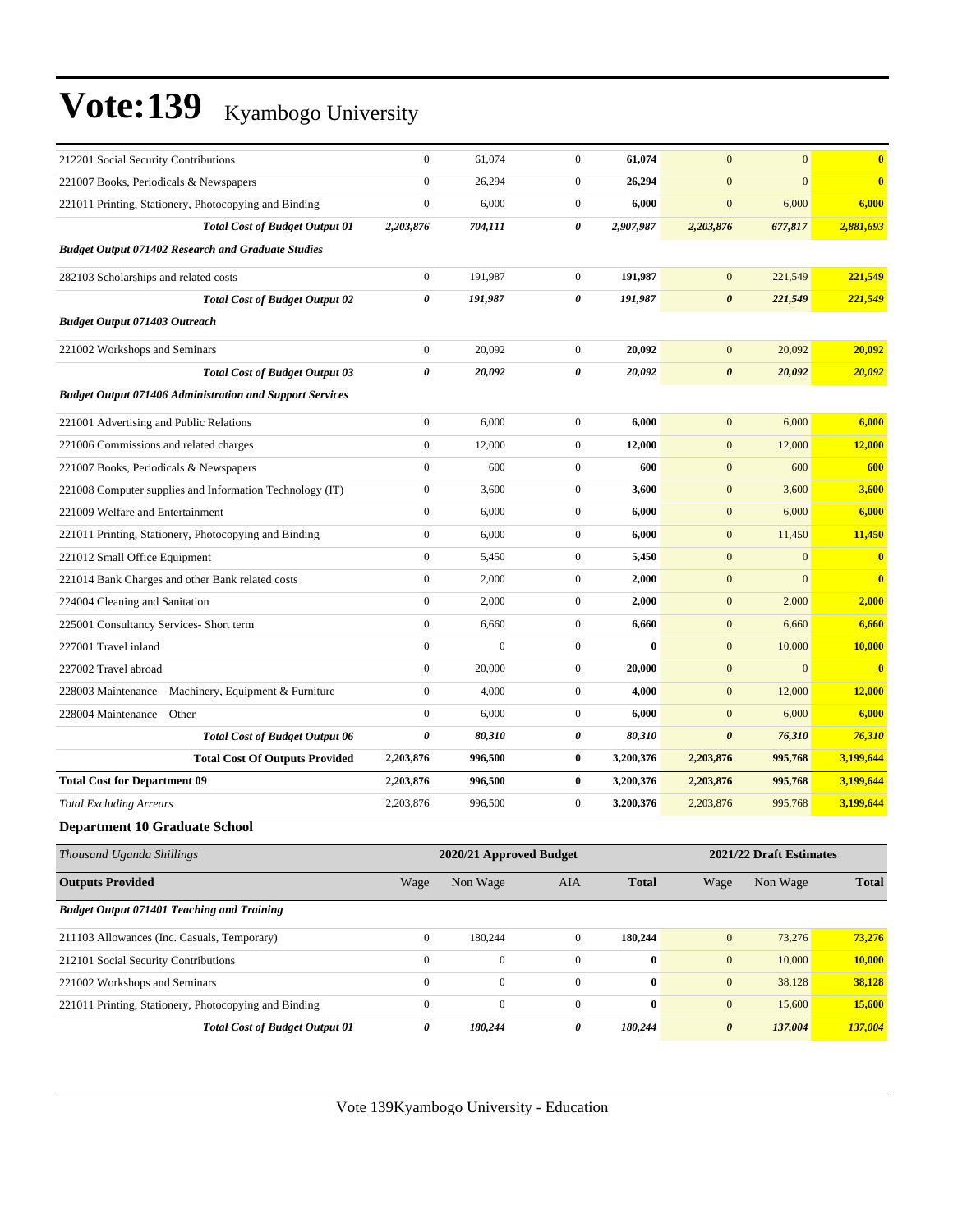#### *Budget Output 071402 Research and Graduate Studies*

| 282103 Scholarships and related costs                           | $\overline{0}$        | 467,860                 | $\overline{0}$ | 467,860      | $\overline{0}$        | 600,000                 | 600,000 |
|-----------------------------------------------------------------|-----------------------|-------------------------|----------------|--------------|-----------------------|-------------------------|---------|
| <b>Total Cost of Budget Output 02</b>                           | $\boldsymbol{\theta}$ | 467,860                 | $\theta$       | 467,860      | $\boldsymbol{\theta}$ | 600,000                 | 600,000 |
| <b>Budget Output 071406 Administration and Support Services</b> |                       |                         |                |              |                       |                         |         |
| 221001 Advertising and Public Relations                         | $\overline{0}$        | 16,000                  | $\mathbf{0}$   | 16.000       | $\overline{0}$        | 16,000                  | 16,000  |
| 221002 Workshops and Seminars                                   | $\overline{0}$        | 40,000                  | $\mathbf{0}$   | 40,000       | $\mathbf{0}$          | 38,128                  | 38,128  |
| 221003 Staff Training                                           | $\mathbf{0}$          | $\mathbf{0}$            | $\overline{0}$ | $\bf{0}$     | $\overline{0}$        | 14,000                  | 14,000  |
| 221006 Commissions and related charges                          | $\boldsymbol{0}$      | 12,042                  | $\mathbf{0}$   | 12,042       | $\mathbf{0}$          | 5,000                   | 5,000   |
| 221007 Books, Periodicals & Newspapers                          | $\overline{0}$        | $\mathbf{0}$            | $\overline{0}$ | $\bf{0}$     | $\mathbf{0}$          | 12,000                  | 12,000  |
| 221008 Computer supplies and Information Technology (IT)        | $\overline{0}$        | 3,800                   | $\mathbf{0}$   | 3,800        | $\mathbf{0}$          | 3,800                   | 3,800   |
| 221009 Welfare and Entertainment                                | $\overline{0}$        | 7,856                   | $\overline{0}$ | 7,856        | $\mathbf{0}$          | 5,000                   | 5,000   |
| 221010 Special Meals and Drinks                                 | $\mathbf{0}$          | 10,740                  | $\overline{0}$ | 10,740       | $\mathbf{0}$          | 12,740                  | 12,740  |
| 221012 Small Office Equipment                                   | $\mathbf{0}$          | 16,000                  | $\mathbf{0}$   | 16,000       | $\mathbf{0}$          | 12,000                  | 12,000  |
| 222001 Telecommunications                                       | $\mathbf{0}$          | $\mathbf{0}$            | $\mathbf{0}$   | $\mathbf{0}$ | $\mathbf{0}$          | 2,000                   | 2,000   |
| 222002 Postage and Courier                                      | $\mathbf{0}$          | $\mathbf{0}$            | $\mathbf{0}$   | $\bf{0}$     | $\mathbf{0}$          | 2,000                   | 2,000   |
| 224004 Cleaning and Sanitation                                  | $\overline{0}$        | 2,000                   | $\mathbf{0}$   | 2,000        | $\overline{0}$        | 2,500                   | 2,500   |
| 227001 Travel inland                                            | $\mathbf{0}$          | 3,900                   | $\mathbf{0}$   | 3,900        | $\mathbf{0}$          | 2,900                   | 2,900   |
| 227002 Travel abroad                                            | $\overline{0}$        | 38,000                  | $\mathbf{0}$   | 38,000       | $\mathbf{0}$          | 28,000                  | 28,000  |
| 227003 Carriage, Haulage, Freight and transport hire            | $\mathbf{0}$          | $\overline{0}$          | $\mathbf{0}$   | $\bf{0}$     | $\mathbf{0}$          | 4,000                   | 4,000   |
| 228003 Maintenance - Machinery, Equipment & Furniture           | $\overline{0}$        | 40,000                  | $\mathbf{0}$   | 40.000       | $\overline{0}$        | 4,000                   | 4,000   |
| <b>Total Cost of Budget Output 06</b>                           | 0                     | 190,338                 | 0              | 190,338      | $\boldsymbol{\theta}$ | 164,068                 | 164,068 |
| <b>Total Cost Of Outputs Provided</b>                           | $\bf{0}$              | 838,442                 | $\bf{0}$       | 838,442      | $\bf{0}$              | 901,072                 | 901,072 |
| <b>Total Cost for Department 10</b>                             | $\mathbf{0}$          | 838,442                 | $\bf{0}$       | 838,442      | $\bf{0}$              | 901,072                 | 901,072 |
| <b>Total Excluding Arrears</b>                                  | $\mathbf{0}$          | 838,442                 | $\mathbf{0}$   | 838,442      | $\overline{0}$        | 901,072                 | 901,072 |
| Department 11 Affiliations & Extensions                         |                       |                         |                |              |                       |                         |         |
| Thousand Uganda Shillings                                       |                       | 2020/21 Approved Budget |                |              |                       | 2021/22 Draft Estimates |         |

| Thousand Uganda Shillings                                       |                  | 2020/21 Approved Budget |                |              |                       | 2021/22 Draft Estimates |              |
|-----------------------------------------------------------------|------------------|-------------------------|----------------|--------------|-----------------------|-------------------------|--------------|
| <b>Outputs Provided</b>                                         | Wage             | Non Wage                | <b>AIA</b>     | <b>Total</b> | Wage                  | Non Wage                | <b>Total</b> |
| <b>Budget Output 071401 Teaching and Training</b>               |                  |                         |                |              |                       |                         |              |
| 221011 Printing, Stationery, Photocopying and Binding           | $\mathbf{0}$     | 668,152                 | $\overline{0}$ | 668,152      | $\mathbf{0}$          | 368,153                 | 368,153      |
| <b>Total Cost of Budget Output 01</b>                           | 0                | 668,152                 | 0              | 668,152      | $\boldsymbol{\theta}$ | 368,153                 | 368,153      |
| <b>Budget Output 071402 Research and Graduate Studies</b>       |                  |                         |                |              |                       |                         |              |
| 282103 Scholarships and related costs                           | $\boldsymbol{0}$ | 1,634,791               | $\overline{0}$ | 1,634,791    | $\mathbf{0}$          | 1,648,017               | 1,648,017    |
| <b>Total Cost of Budget Output 02</b>                           | 0                | 1,634,791               | 0              | 1,634,791    | $\boldsymbol{\theta}$ | 1,648,017               | 1,648,017    |
| <b>Budget Output 071406 Administration and Support Services</b> |                  |                         |                |              |                       |                         |              |
| 221006 Commissions and related charges                          | $\mathbf{0}$     | 37,034                  | $\overline{0}$ | 37,034       | $\mathbf{0}$          | 27,034                  | 27,034       |
| 224004 Cleaning and Sanitation                                  | $\mathbf{0}$     | 3,000                   | $\Omega$       | 3,000        | $\mathbf{0}$          | 3,000                   | 3,000        |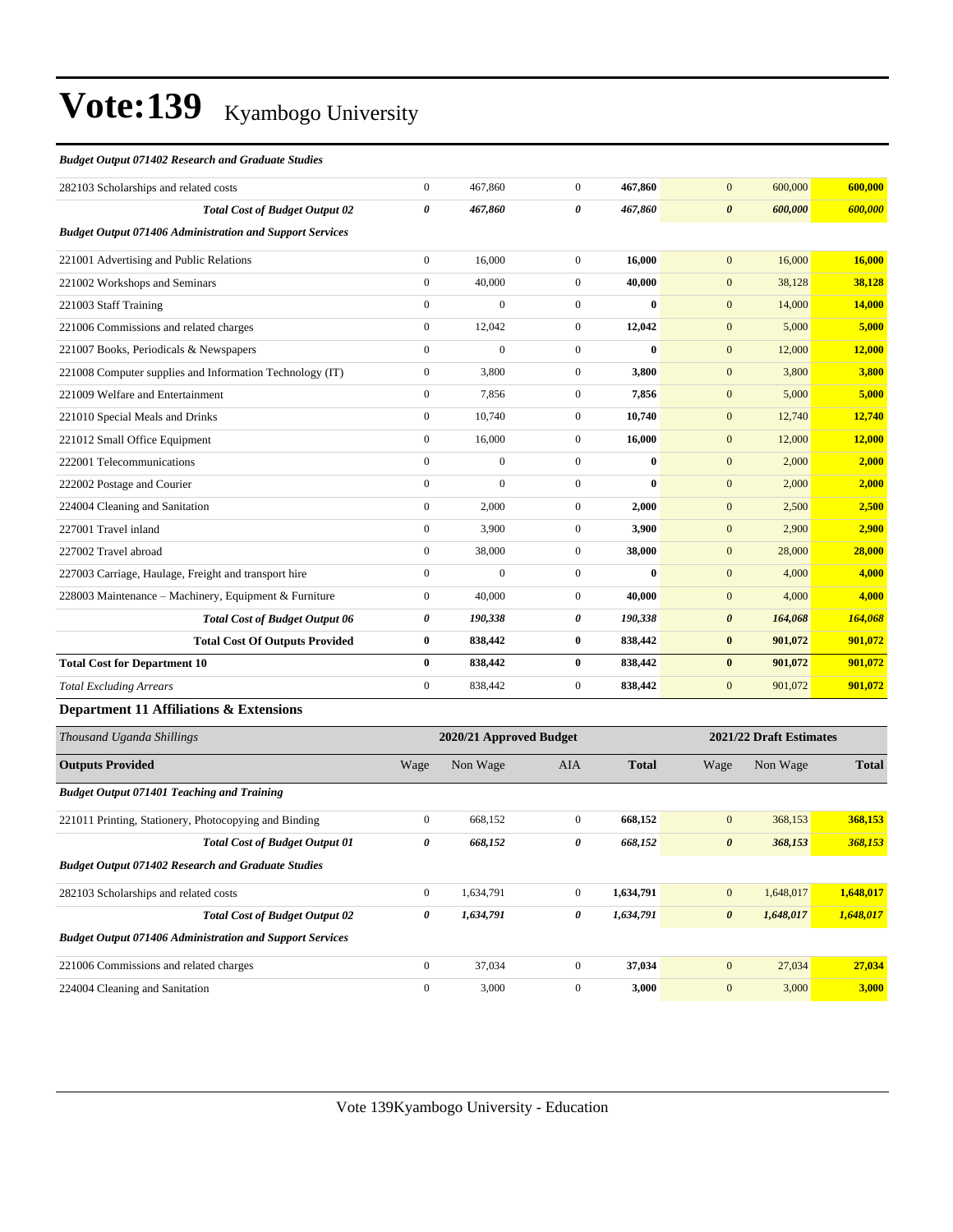| 227001 Travel inland                                            | $\boldsymbol{0}$ | 126,543                 | $\mathbf{0}$     | 126,543      | $\mathbf{0}$          | 131,316                 | 131,316                 |
|-----------------------------------------------------------------|------------------|-------------------------|------------------|--------------|-----------------------|-------------------------|-------------------------|
| 228002 Maintenance - Vehicles                                   | $\boldsymbol{0}$ | 3,000                   | $\boldsymbol{0}$ | 3,000        | $\boldsymbol{0}$      | $\mathbf{0}$            | $\bf{0}$                |
| 228003 Maintenance - Machinery, Equipment & Furniture           | $\boldsymbol{0}$ | 7,000                   | $\boldsymbol{0}$ | 7,000        | $\mathbf{0}$          | 5,000                   | 5,000                   |
| 228004 Maintenance – Other                                      | $\boldsymbol{0}$ | 3,000                   | $\boldsymbol{0}$ | 3,000        | $\boldsymbol{0}$      | $\mathbf{0}$            | $\bf{0}$                |
| <b>Total Cost of Budget Output 06</b>                           | 0                | 179,577                 | 0                | 179,577      | $\pmb{\theta}$        | 166,350                 | 166,350                 |
| <b>Total Cost Of Outputs Provided</b>                           | $\bf{0}$         | 2,482,520               | $\bf{0}$         | 2,482,520    | $\bf{0}$              | 2,182,520               | 2,182,520               |
| <b>Total Cost for Department 11</b>                             | $\bf{0}$         | 2,482,520               | $\bf{0}$         | 2,482,520    | $\bf{0}$              | 2,182,520               | 2,182,520               |
| <b>Total Excluding Arrears</b>                                  | $\boldsymbol{0}$ | 2,482,520               | $\mathbf{0}$     | 2,482,520    | $\mathbf{0}$          | 2,182,520               | 2,182,520               |
| Department 12 ODEL (Distance e-learning)                        |                  |                         |                  |              |                       |                         |                         |
| Thousand Uganda Shillings                                       |                  | 2020/21 Approved Budget |                  |              |                       | 2021/22 Draft Estimates |                         |
| <b>Outputs Provided</b>                                         | Wage             | Non Wage                | <b>AIA</b>       | <b>Total</b> | Wage                  | Non Wage                | <b>Total</b>            |
| <b>Budget Output 071401 Teaching and Training</b>               |                  |                         |                  |              |                       |                         |                         |
| 211103 Allowances (Inc. Casuals, Temporary)                     | $\boldsymbol{0}$ | 64,523                  | $\boldsymbol{0}$ | 64,523       | $\boldsymbol{0}$      | 64,523                  | 64,523                  |
| 212101 Social Security Contributions                            | $\boldsymbol{0}$ | 8,400                   | $\mathbf{0}$     | 8,400        | $\boldsymbol{0}$      | 8,400                   | 8,400                   |
| 221002 Workshops and Seminars                                   | $\boldsymbol{0}$ | 5,555                   | $\mathbf{0}$     | 5,555        | $\mathbf{0}$          | 5,555                   | 5,555                   |
| 221011 Printing, Stationery, Photocopying and Binding           | $\boldsymbol{0}$ | 9,000                   | $\boldsymbol{0}$ | 9,000        | $\mathbf{0}$          | 9,000                   | 9,000                   |
| 224006 Agricultural Supplies                                    | $\boldsymbol{0}$ | 5,555                   | $\boldsymbol{0}$ | 5,555        | $\mathbf{0}$          | $\mathbf{0}$            | $\overline{\mathbf{0}}$ |
| <b>Total Cost of Budget Output 01</b>                           | 0                | 93,034                  | 0                | 93,034       | $\boldsymbol{\theta}$ | 87,478                  | 87,478                  |
| <b>Budget Output 071402 Research and Graduate Studies</b>       |                  |                         |                  |              |                       |                         |                         |
| 282103 Scholarships and related costs                           | $\boldsymbol{0}$ | $\boldsymbol{0}$        | $\mathbf{0}$     | $\bf{0}$     | $\mathbf{0}$          | 5,555                   | 5,555                   |
| <b>Total Cost of Budget Output 02</b>                           | 0                | 0                       | 0                | 0            | $\boldsymbol{\theta}$ | 5,555                   | 5,555                   |
| <b>Budget Output 071406 Administration and Support Services</b> |                  |                         |                  |              |                       |                         |                         |
| 221008 Computer supplies and Information Technology (IT)        | $\boldsymbol{0}$ | 10,000                  | $\boldsymbol{0}$ | 10,000       | $\boldsymbol{0}$      | 10,000                  | 10,000                  |
| 221009 Welfare and Entertainment                                | $\boldsymbol{0}$ | 4,966                   | $\boldsymbol{0}$ | 4,966        | $\mathbf{0}$          | 4,966                   | 4,966                   |
| 221012 Small Office Equipment                                   | $\boldsymbol{0}$ | 6,000                   | $\boldsymbol{0}$ | 6,000        | $\mathbf{0}$          | 6,000                   | 6,000                   |
| 224004 Cleaning and Sanitation                                  | $\boldsymbol{0}$ | 6,000                   | $\mathbf{0}$     | 6,000        | $\boldsymbol{0}$      | 6,000                   | 6,000                   |
| <b>Total Cost of Budget Output 06</b>                           | 0                | 26,966                  | 0                | 26,966       | 0                     | 26,966                  | 26,966                  |
| <b>Total Cost Of Outputs Provided</b>                           | $\bf{0}$         | 120,000                 | $\bf{0}$         | 120,000      | $\bf{0}$              | 120,000                 | <b>120,000</b>          |
| <b>Total Cost for Department 12</b>                             | $\bf{0}$         | 120,000                 | $\bf{0}$         | 120,000      | $\bf{0}$              | 120,000                 | 120,000                 |
| <b>Total Excluding Arrears</b>                                  | $\Omega$         | 120,000                 | 0                | 120,000      | $\mathbf{0}$          | 120,000                 | <b>120,000</b>          |
| Department 13 DEPE (Distance Education, Primary External)       |                  |                         |                  |              |                       |                         |                         |
| Thousand Uganda Shillings                                       |                  | 2020/21 Approved Budget |                  |              |                       | 2021/22 Draft Estimates |                         |
| <b>Outputs Provided</b>                                         | Wage             | Non Wage                | AIA              | <b>Total</b> | Wage                  | Non Wage                | <b>Total</b>            |
| <b>Budget Output 071401 Teaching and Training</b>               |                  |                         |                  |              |                       |                         |                         |
| 211103 Allowances (Inc. Casuals, Temporary)                     | $\boldsymbol{0}$ | 800,600                 | $\boldsymbol{0}$ | 800,600      | $\boldsymbol{0}$      | 700,601                 | 700,601                 |
| 212101 Social Security Contributions                            | $\boldsymbol{0}$ | 20,000                  | $\boldsymbol{0}$ | 20,000       | $\boldsymbol{0}$      | 20,000                  | 20,000                  |
| 221002 Workshops and Seminars                                   | $\boldsymbol{0}$ | 20,000                  | $\boldsymbol{0}$ | 20,000       | $\boldsymbol{0}$      | 20,000                  | <b>20,000</b>           |
| 221011 Printing, Stationery, Photocopying and Binding           | $\boldsymbol{0}$ | 30,000                  | $\boldsymbol{0}$ | 30,000       | $\boldsymbol{0}$      | 604,923                 | 604,923                 |